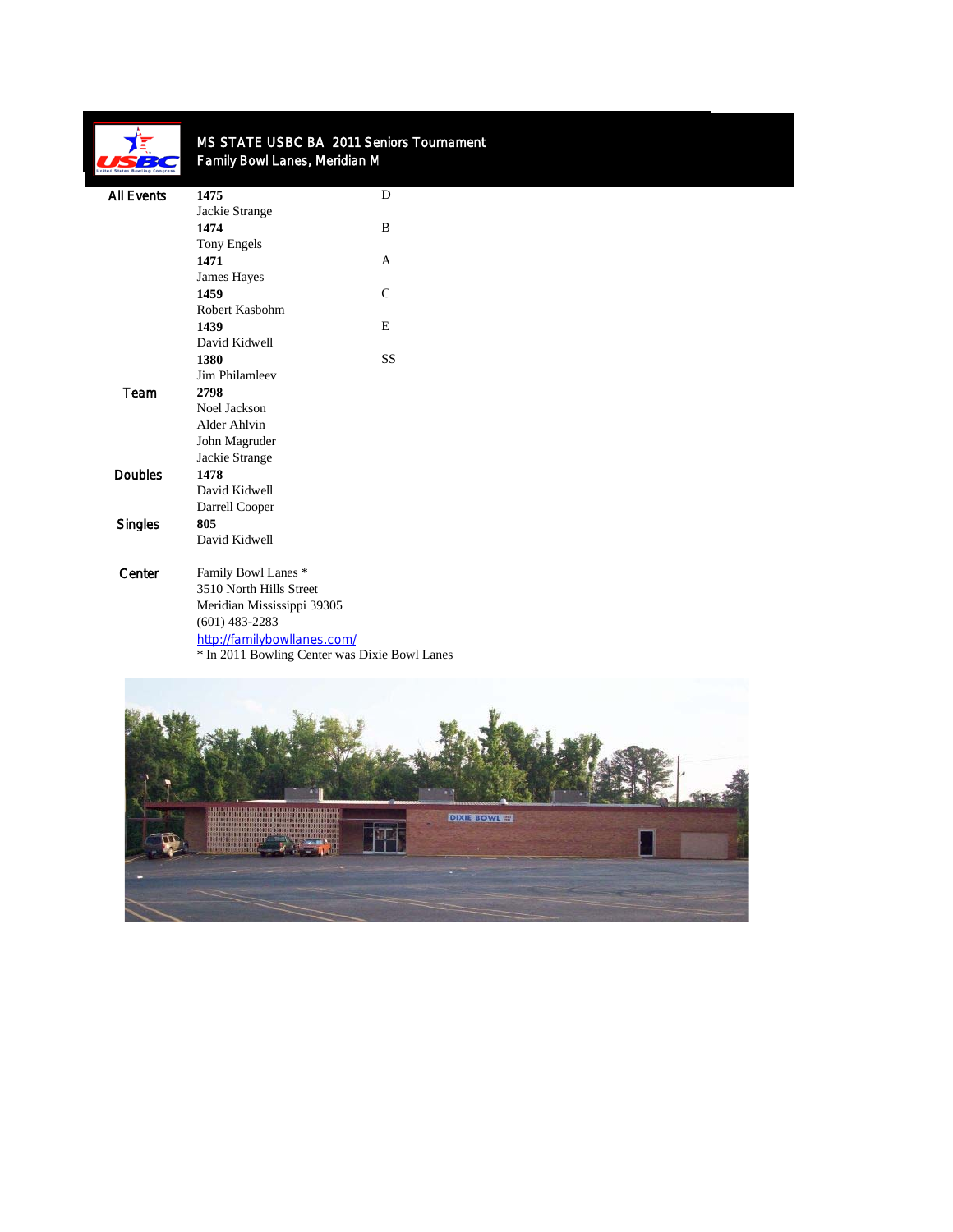|                         | MS STATE USBC BA 2010 Seniors Tournament |          |                  |                  |                              |                                      |            | <b>All Events Event</b> |             | <b>OFFICIAL</b>    |              |              |
|-------------------------|------------------------------------------|----------|------------------|------------------|------------------------------|--------------------------------------|------------|-------------------------|-------------|--------------------|--------------|--------------|
|                         | Wednesday, February 15, 2012             |          |                  |                  |                              |                                      |            | 12:10 AM                |             |                    |              | 141 @ \$5.00 |
|                         |                                          |          | Entry            | Roster           |                              | Recap                                |            | Scratch                 | Handicap    | <b>Total Score</b> |              |              |
|                         | Name                                     | Age      | <b>Number</b>    | Number Squad     |                              | <b>Sheet</b>                         | Avg        | <b>Score</b>            | Per Game    | Handicap           | <b>Class</b> | Prize        |
| 1                       | Strange, Jackie G                        | 58       | 25               | 4                | $\mathbf{0}$                 | 0                                    | 204        | 1,391                   | 14          | 1475               | D            | \$250.00     |
| $\overline{\mathbf{c}}$ | Engels, Tony M                           | 65       | 29               | 3                | $\boldsymbol{0}$             | $\boldsymbol{0}$                     | 175        | 1,234                   | 40          | 1474               | В            | \$175.00     |
| 3                       | Hayes, James E                           | 72       | 18               | $\overline{c}$   | $\boldsymbol{0}$             | $\boldsymbol{0}$                     | 164        | 1,171                   | 50          | 1471               | Α            | \$125.00     |
| 4                       | Kasbohm, Robert G                        | 64       | $\overline{4}$   | $\overline{c}$   | $\mathbf{0}$                 | $\boldsymbol{0}$                     | 188        | 1,291                   | 28          | 1459               | С            | \$75.00      |
| 5                       | Knight, Joe M                            | 72       | 36               | 2                | $\boldsymbol{0}$             | $\boldsymbol{0}$                     | 168        | 1,172                   | 46          | 1448               | Α            | \$45.00      |
| 6                       | Kidwell, David A                         | 53       | 34               | $\overline{c}$   | $\boldsymbol{0}$             | $\boldsymbol{0}$                     | 208        | 1,379                   | 10          | 1439               | Ε            | \$25.00      |
| 7                       | Small, Curley L                          | 52       | $\tau$           | 2                | $\mathbf{0}$                 | $\boldsymbol{0}$                     | 213        | 1,395                   | 6           | 1431               | Ε            | \$10.00      |
| 8                       | Thomas, Ronnie                           | 50       | 52               | 1                | $\boldsymbol{0}$             | $\boldsymbol{0}$                     | 184        | 1,238                   | 32          | 1430               | Ε            |              |
| 9                       | Goss, Bobby                              | 61       | 21               | 1                | $\boldsymbol{0}$             | $\boldsymbol{0}$                     | 164        | 1,128                   | 50          | 1428               | С<br>D       |              |
| 10                      | Oswalt, Earl G                           | 59       | 26               | 3                | $\mathbf{0}$                 | $\boldsymbol{0}$                     | 180        | 1,212                   | 36          | 1428               |              |              |
| 11                      | Phillips, Ronny H                        | 61       | 27               | $\mathbf{1}$     | $\boldsymbol{0}$             | $\boldsymbol{0}$                     | 194        | 1,288                   | 23          | 1426               | C<br>B       |              |
| 12                      | Whitted, Willie                          | 65<br>74 | 51               | 1                | $\mathbf{0}$<br>$\mathbf{0}$ | $\boldsymbol{0}$<br>$\boldsymbol{0}$ | 179        | 1,204                   | 36          | 1420               |              |              |
| 13<br>14                | Sipes, Harold L<br>Myers, Larry          | 57       | 10<br>6          | 1<br>3           | $\boldsymbol{0}$             | $\boldsymbol{0}$                     | 169<br>179 | 1,146<br>1,196          | 45<br>36    | 1416<br>1412       | Α<br>D       |              |
| 15                      | OBrein, Tom                              | 57       | 11               | 3                | $\boldsymbol{0}$             | $\boldsymbol{0}$                     | 149        | 1,032                   | 63          | 1410               | D            |              |
|                         |                                          | 51       | 24               | 2                | $\mathbf{0}$                 | $\boldsymbol{0}$                     | 192        |                         | 25          | 1398               | E            |              |
| 16<br>17                | McKay, Bill                              | 52       | 53               | 1                | $\boldsymbol{0}$             | $\boldsymbol{0}$                     | 167        | 1,248                   | 47          | 1392               | Ε            |              |
| 18                      | Ahlvin, Alder F<br>Farmer, Keith         | 52       | 41               | 1                | $\boldsymbol{0}$             | $\boldsymbol{0}$                     | 205        | 1,110<br>1,312          | 13          | 1390               | Ε            |              |
| 19                      | Hollowell, Dean H, Jr                    | 52       | 3                | $\overline{4}$   | $\boldsymbol{0}$             | $\boldsymbol{0}$                     | 153        | 1,027                   | 60          | 1387               | Ε            |              |
|                         |                                          | 57       | 6                | $\overline{4}$   | $\boldsymbol{0}$             | $\boldsymbol{0}$                     | 164        |                         |             | 1387               | D            |              |
| 20<br>21                | Sanders, James L<br>Bottorff, Stan       | 66       | 49               | 2                | $\mathbf{0}$                 | $\boldsymbol{0}$                     | 189        | 1,087<br>1,223          | 50<br>27    | 1385               | B            |              |
| 22                      | Thomsen, Barry M                         | 51       | $7\phantom{.0}$  | 1                | $\boldsymbol{0}$             | $\boldsymbol{0}$                     | 200        | 1,276                   | 18          | 1384               | Ε            |              |
| 23                      | Miller, John W                           | 60       | 59               | 1                | $\boldsymbol{0}$             | $\boldsymbol{0}$                     | 155        | 1,032                   | 58          | 1380               | С            |              |
| 24                      | Philamlee, Jim W                         | 77       | 17               | $\overline{4}$   | $\mathbf{0}$                 | $\boldsymbol{0}$                     | 198        | 1,266                   | 19          | 1380               | SS           |              |
| 25                      | Grant, John S                            | 73       | 35               | 2                | $\boldsymbol{0}$             | $\boldsymbol{0}$                     | 156        | 1,034                   | 57          | 1376               | Α            |              |
| 26                      | Mendiola, Jesse                          | 52       | 52               | 2                | $\mathbf{0}$                 | $\boldsymbol{0}$                     | 183        | 1,178                   | 33          | 1376               | Ε            |              |
| 27                      | Grant, Katherine L                       | 58       | 30               | $\overline{4}$   | $\boldsymbol{0}$             | $\boldsymbol{0}$                     | 170        | 1,103                   | 45          | 1373               | D            |              |
| 28                      | Peeples, Keith R                         | 57       | 21               | 3                | $\mathbf{0}$                 | $\boldsymbol{0}$                     | 162        | 1,061                   | 52          | 1373               | D            |              |
| 29                      | Siegrist, Mary C                         | 53       | 30               | 3                | $\mathbf{0}$                 | $\boldsymbol{0}$                     | 145        | 968                     | 67          | 1370               | E            |              |
| 30                      | Samuelson, Norman W, III                 | 55       | 30               | 1                | $\boldsymbol{0}$             | $\boldsymbol{0}$                     | 184        | 1,175                   | 32          | 1367               | D            |              |
| 31                      | McGaughy, James                          | 62       | 45               | 1                | $\boldsymbol{0}$             | $\boldsymbol{0}$                     | 193        | 1,222                   | 24          | 1366               | С            |              |
| 32                      | McGhee, Silas                            | 69       | 11               | 2                | $\mathbf{0}$                 | $\boldsymbol{0}$                     | 174        | 1,120                   | 41          | 1366               | B            |              |
| 33                      | Husband, Brenda F                        | 61       | 33               | 4                | $\boldsymbol{0}$             | $\boldsymbol{0}$                     | 171        | 1,101                   | 44          | 1365               | С            |              |
| 34                      | Smith, Lawrence A                        | 57       | 18               | 3                | $\boldsymbol{0}$             | $\boldsymbol{0}$                     | 175        | 1,122                   | 40          | 1362               | D            |              |
| 35                      | Rivers, Ken                              | 61       | 26               | $\overline{4}$   | $\mathbf{0}$                 | $\boldsymbol{0}$                     | 177        | 1,133                   | 38          | 1361               | С            |              |
| 36                      | Priester, Billy L                        | 67       | 61               | 2                | $\mathbf{0}$                 | $\boldsymbol{0}$                     | 172        | 1,094                   | 43          | 1352               | B            |              |
| 37                      | Jackson, Noel M                          | 72       | 25               | 1                | $\mathbf{0}$                 | $\boldsymbol{0}$                     | 180        | 1,131                   | 36          | 1347               | Α            |              |
| 38                      | Hudson, William L                        | 70       | 14               | 1                | $\boldsymbol{0}$             | $\boldsymbol{0}$                     | 159        | 1,021                   | 54          | 1345               | Α            |              |
| 39                      | Ratcliff, James R                        | 74       | 5                | 2                | $\boldsymbol{0}$             | $\boldsymbol{0}$                     | 172        | 1,087                   | 43          | 1345               | Α            |              |
| 40                      | Poole, Robert H                          | 58       | 30               | 5                | $\boldsymbol{0}$             | $\boldsymbol{0}$                     | 174        | 1,098                   | 41          | 1344               | D            |              |
| 41                      | Copeland, M A                            | 76       | 27               | $\overline{4}$   | $\boldsymbol{0}$             | $\boldsymbol{0}$                     | 197        | 1,223                   | 20          | 1343               | SS           |              |
| 42                      | Ussery, Jesse W                          | 70       | 16               | $\overline{4}$   | $\boldsymbol{0}$             | $\boldsymbol{0}$                     | 181        | 1,132                   | 35          | 1342               | Α            |              |
| 43                      | Carpenter, Jack H                        | 56       | 21               | $\boldsymbol{2}$ | $\mathbf{0}$                 | $\boldsymbol{0}$                     | 163        | 1,035                   | 51          | 1341               | D            |              |
| 44                      | Johnston, Robert A                       | 64       | 17               | 2                | $\boldsymbol{0}$             | $\boldsymbol{0}$                     | 183        | 1,143                   | 33          | 1341               | C            |              |
| 45                      | Leavell, Daniel A                        | 64       | 23               | 1                | $\boldsymbol{0}$             | $\boldsymbol{0}$                     | 187        | 1,167                   | 29          | 1341               | С            |              |
| 46                      | Yeager, David W                          | 60       | $\overline{4}$   | $\overline{4}$   | $\mathbf{0}$                 | $\boldsymbol{0}$                     | 195        | 1,209                   | 22          | 1341               | С            |              |
| 47                      | Vlach, Frank A                           | 73       | 1                | 2                | $\boldsymbol{0}$             | $\boldsymbol{0}$                     | 191        | 1,181                   | 26          | 1337               | Α            |              |
| 48                      | Wilbanks, Thomas E                       | 50       | $\boldsymbol{7}$ | $\overline{4}$   | $\mathbf{0}$                 | $\boldsymbol{0}$                     | 203        | 1,246                   | 15          | 1336               | Ε            |              |
| 49                      | Harris, James O                          | 63       | 19               | 3                | $\boldsymbol{0}$             | $\boldsymbol{0}$                     | 204        | 1,250                   | 14          | 1334               | C            |              |
| 50                      | Shelton, Eddie                           | 63       | 16               | $\overline{c}$   | $\boldsymbol{0}$             | $\boldsymbol{0}$                     | 178        | 1,108                   | 37          | 1330               | C            |              |
| 51                      | White, Jimmy                             | 51       | 2                | 6                | $\boldsymbol{\theta}$        | 0                                    | 181        | 1,117                   | 35          | 1327               | E            |              |
| 52                      | Dickerson, William B                     | 66       | 14               | $\boldsymbol{2}$ | $\boldsymbol{0}$             | $\boldsymbol{0}$                     | 165        | 1,031                   | 49          | 1325               | В            |              |
| 53                      | Holt, Ronnie                             | 58       | 58               | $\overline{4}$   | $\boldsymbol{0}$             | $\boldsymbol{0}$                     | 219        | 1,323                   | 0           | 1323               | D            |              |
| 54                      | Titus, Maximillian J                     | 56       | 15               | 1                | $\boldsymbol{0}$             | $\boldsymbol{0}$                     | 182        | 1,119                   | 34          | 1323               | D            |              |
| 55                      | Wallace, Bo                              | 59       | 63               | 1                | $\mathbf{0}$                 | $\boldsymbol{0}$                     | 188        | 1,154                   | 28          | 1322               | D            |              |
| 56                      | Peeples, Martha A                        | 67       | $\sqrt{2}$       | 5                | $\boldsymbol{0}$             | $\boldsymbol{0}$                     | 145        | 916                     | 67          | 1318               | B            |              |
| 57                      | Land, Thad L                             | 57       | 41               | 4                | $\mathbf{0}$                 | $\boldsymbol{0}$                     | 225        | 1,316                   | 0           | 1316               | D            |              |
| 58                      | Pleasant, Stanley E                      | 51       | 24               | 4                | $\mathbf{0}$                 | $\boldsymbol{0}$                     | 224        | 1,314                   | $\mathbf 0$ | 1314               | Ε            |              |
| 59                      | Williams, Donald L                       | 71       | 11               | 4                | $\mathbf{0}$                 | $\boldsymbol{0}$                     | 170        | 1,043                   | 45          | 1313               | Α            |              |
| 60                      | Watts, Carl                              | 56       | 22               | $\overline{4}$   | $\boldsymbol{0}$             | $\boldsymbol{0}$                     | 225        | 1,309                   | 0           | 1309               | D            |              |
| 61                      | Nassour, John A                          | 67       | 23               | $\mathbf{2}$     | $\boldsymbol{0}$             | $\boldsymbol{0}$                     | 184        | 1,116                   | 32          | 1308               | B            |              |
| 62                      | Rogers, Linda B                          | 53       | $\sqrt{5}$       | 1                | $\boldsymbol{0}$             | $\boldsymbol{0}$                     | 168        | 1,032                   | 46          | 1308               | Ε            |              |
| 63                      | Purnell, Jimmy L                         | 67       | 35               | 1                | $\mathbf{0}$                 | $\boldsymbol{0}$                     | 146        | 907                     | 66          | 1303               | В            |              |
| 64                      | Bullock, Lloyd A                         | 70       | 12               | 2                | $\boldsymbol{0}$             | $\boldsymbol{0}$                     | 164        | 996                     | 50          | 1296               | Α            |              |
| 65                      | Powers, Steven D                         | 58       | 11               | $\mathbf{1}$     | $\boldsymbol{0}$             | $\boldsymbol{0}$                     | 168        | 1,020                   | 46          | 1296               | D            |              |
| 66                      | Townsend, Marlon                         | 60       | 21               | $\overline{4}$   | $\mathbf{0}$                 | $\boldsymbol{0}$                     | 164        | 991                     | 50          | 1291               | С            |              |
| 67                      | Warnock, Harold K                        | 63       | 53               | $\overline{c}$   | $\boldsymbol{0}$             | $\boldsymbol{0}$                     | 178        | 1,066                   | 37          | 1288               | С            |              |
| 68                      | Perkins, George                          | 65       | 6                | $\overline{c}$   | $\boldsymbol{0}$             | $\boldsymbol{0}$                     | 145        | 885                     | 67          | 1287               | B            |              |
| 69                      | Peters, Kelvin W                         | 58       | 62               | $\mathbf{1}$     | $\boldsymbol{0}$             | $\boldsymbol{0}$                     | 183        | 1,089                   | 33          | 1287               | D            |              |
| 70                      | Ruffin, Maryon                           | 64       | 51               | $\overline{4}$   | $\mathbf{0}$                 | $\boldsymbol{0}$                     | 170        | 1,015                   | 45          | 1285               | С            |              |
| 71                      | Rickles, Lisa J                          | 51       | 30               | $\boldsymbol{2}$ | $\mathbf{0}$                 | $\boldsymbol{0}$                     | 166        | 995                     | 48          | 1283               | E            |              |
| 72                      | Nicholson, Debra L                       | 54       | 3                | $\sqrt{2}$       | $\mathbf{0}$                 | $\boldsymbol{0}$                     | 145        | 879                     | 67          | 1281               | Ε            |              |
| 73                      | Parent, Kenneth A, Jr                    | 72       | 15               | $\sqrt{2}$       | $\boldsymbol{0}$             | $\boldsymbol{0}$                     | 183        | 1,083                   | 33          | 1281               | А            |              |
| 74                      | Loner, Albert W                          | 60       | 50               | $\mathbf{1}$     | $\mathbf{0}$                 | $\boldsymbol{0}$                     | 163        | 974                     | 51          | 1280               | С            |              |
|                         |                                          |          |                  |                  |                              |                                      |            |                         |             |                    |              |              |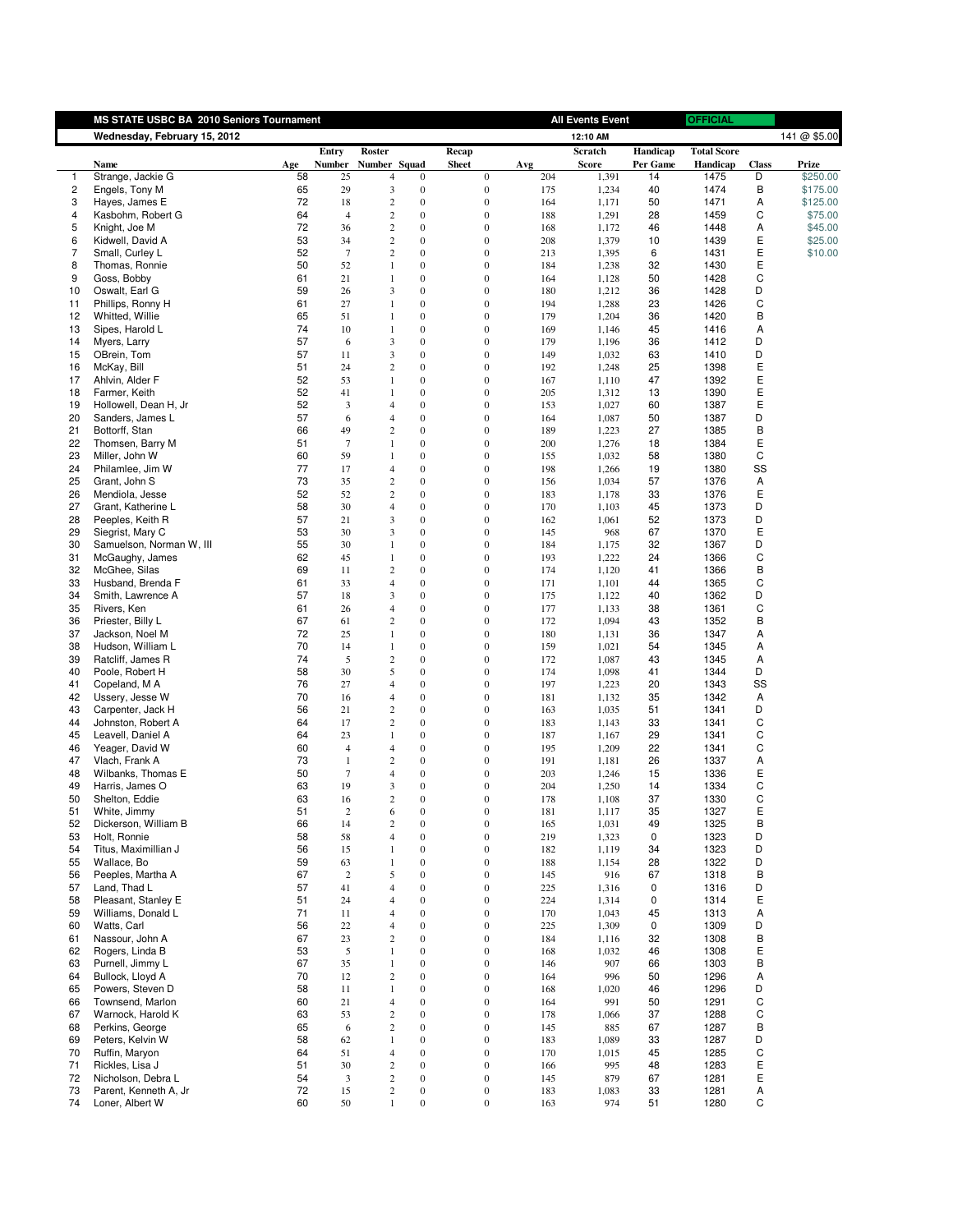| 75  | Magee, Robert(Bob) L    | 59 | 41             | $\sqrt{2}$     | $\boldsymbol{0}$ | $\bf{0}$         | 196 | 1,154 | 21 | 1280 | D  |
|-----|-------------------------|----|----------------|----------------|------------------|------------------|-----|-------|----|------|----|
| 76  | Anderson, James K       | 64 | 17             | 1              | $\boldsymbol{0}$ | $\mathbf{0}$     | 182 | 1,072 | 34 | 1276 | C  |
| 77  | Grimes, James(Lanny) L  | 58 | 58             | $\mathfrak{2}$ | $\boldsymbol{0}$ | $\bf{0}$         | 212 | 1,232 | 7  | 1274 | D  |
|     |                         |    |                |                |                  |                  |     |       |    |      |    |
| 78  | Cooper, Darrell A       | 57 | 33             | 1              | $\boldsymbol{0}$ | $\boldsymbol{0}$ | 220 | 1,273 | 0  | 1273 | D  |
| 79  | Cooper, Virginia L      | 54 | 33             | 3              | $\boldsymbol{0}$ | $\boldsymbol{0}$ | 174 | 1,027 | 41 | 1273 | Ε  |
| 80  | Bell, William H         | 73 | 5              | 3              | $\boldsymbol{0}$ | $\mathbf{0}$     | 156 | 928   | 57 | 1270 | Α  |
| 81  | Mcclinton, Leslie       | 66 | 51             | 3              | $\boldsymbol{0}$ | $\bf{0}$         | 165 | 976   | 49 | 1270 | В  |
|     | Bigelow, James N        | 74 | 5              |                |                  | $\mathbf{0}$     |     |       |    |      |    |
| 82  |                         |    |                | $\overline{4}$ | $\boldsymbol{0}$ |                  | 194 | 1,127 | 23 | 1265 | Α  |
| 83  | Tramel, Bettye J        | 72 | $\mathbf{2}$   | $\mathbf{1}$   | $\boldsymbol{0}$ | $\boldsymbol{0}$ | 145 | 863   | 67 | 1265 | Α  |
| 84  | Nelson, Bob E           | 73 | 16             | 1              | $\boldsymbol{0}$ | $\bf{0}$         | 172 | 1,006 | 43 | 1264 | Α  |
| 85  | Larkin, Edward A        | 58 | 57             | 1              | $\boldsymbol{0}$ | $\mathbf{0}$     | 164 | 963   | 50 | 1263 | D  |
| 86  | Magruder, John F        | 62 | 25             | 3              | $\boldsymbol{0}$ | $\boldsymbol{0}$ | 185 | 1,074 | 31 | 1260 | C  |
|     | Myers, Hugh D           |    |                |                |                  |                  |     |       |    |      |    |
| 87  |                         | 58 | 46             | $\sqrt{2}$     | $\boldsymbol{0}$ | $\boldsymbol{0}$ | 170 | 990   | 45 | 1260 | D  |
| 88  | Brown, Charles(Tim) T   | 52 | $\tau$         | 3              | $\boldsymbol{0}$ | 0                | 208 | 1,199 | 10 | 1259 | Е  |
| 89  | Roland, Eugene W        | 67 | 19             | $\overline{4}$ | $\boldsymbol{0}$ | $\boldsymbol{0}$ | 209 | 1,204 | 9  | 1258 | B  |
| 90  | Williams, John E        | 61 | 22             | 1              | $\boldsymbol{0}$ | $\boldsymbol{0}$ | 204 | 1,172 | 14 | 1256 | C  |
| 91  | Gilmore, Kenny L        | 68 | 29             | 1              | $\boldsymbol{0}$ | $\boldsymbol{0}$ | 166 | 967   | 48 | 1255 | B  |
|     |                         |    |                |                |                  |                  |     |       |    |      |    |
| 92  | Hawkins, S. B           | 61 | 20             | $\mathbf{1}$   | $\boldsymbol{0}$ | $\boldsymbol{0}$ | 184 | 1,061 | 32 | 1253 | C  |
| 93  | Roberson, Robert D      | 63 | 27             | 3              | $\boldsymbol{0}$ | $\boldsymbol{0}$ | 163 | 943   | 51 | 1249 | C  |
| 94  | Myers, Deborah Y        | 57 | 46             | 1              | $\boldsymbol{0}$ | $\boldsymbol{0}$ | 169 | 976   | 45 | 1246 | D  |
| 95  | Frazier, Curtis L       | 54 | 18             | 1              | $\boldsymbol{0}$ | $\mathbf{0}$     | 166 | 956   | 48 | 1244 | Ε  |
| 96  | Coots, William(Tom) T   | 54 | 54             | 2              | $\boldsymbol{0}$ | $\boldsymbol{0}$ |     | 991   | 42 | 1243 | Ε  |
|     |                         |    |                |                |                  |                  | 173 |       |    |      |    |
| 97  | Swauncy, Doris A        | 56 | 20             | 5              | $\boldsymbol{0}$ | $\boldsymbol{0}$ | 149 | 864   | 63 | 1242 | D  |
| 98  | Thorp, Jim V            | 69 | 10             | $\overline{4}$ | $\boldsymbol{0}$ | $\boldsymbol{0}$ | 204 | 1,153 | 14 | 1237 | B  |
| 99  | Kidwell, Kelly L        | 51 | 34             | 1              | $\boldsymbol{0}$ | $\boldsymbol{0}$ | 172 | 978   | 43 | 1236 | Ε  |
| 100 | Swauncy, Wayne E        | 57 | 19             | $\sqrt{2}$     | $\boldsymbol{0}$ | $\boldsymbol{0}$ | 180 | 1,020 | 36 | 1236 | D  |
|     |                         |    |                |                |                  |                  |     |       |    |      |    |
| 101 | Otts, John R            | 61 | 12             | 1              | $\boldsymbol{0}$ | $\boldsymbol{0}$ | 171 | 971   | 44 | 1235 | C  |
| 102 | Rogers, Robert R        | 62 | 56             | 1              | $\boldsymbol{0}$ | $\bf{0}$         | 165 | 936   | 49 | 1230 | C  |
| 103 | Lacy, James T           | 76 | 10             | 2              | $\boldsymbol{0}$ | $\boldsymbol{0}$ | 145 | 825   | 67 | 1227 | SS |
| 104 | Starr, Garry D          | 63 | 29             | $\overline{4}$ | $\boldsymbol{0}$ | $\boldsymbol{0}$ | 188 | 1,049 | 28 | 1217 | C  |
| 105 | Hays, Paul F            | 52 | 46             | $\overline{4}$ | $\boldsymbol{0}$ | $\mathbf{0}$     | 199 | 1,108 | 18 | 1216 | Ε  |
|     |                         |    |                |                |                  |                  |     |       |    |      |    |
| 106 | Myers, Neal             | 74 | 1              | 1              | $\boldsymbol{0}$ | $\boldsymbol{0}$ | 192 | 1,062 | 25 | 1212 | Α  |
| 107 | Brooks, Royce L         | 70 | 57             | $\sqrt{2}$     | $\boldsymbol{0}$ | $\boldsymbol{0}$ | 176 | 977   | 39 | 1211 | Α  |
| 108 | Smith, Gregory L        | 55 | $\overline{4}$ | 3              | $\boldsymbol{0}$ | $\boldsymbol{0}$ | 167 | 929   | 47 | 1211 | D  |
| 109 | Williamson, James C, Jr | 64 | 19             | $\mathbf{1}$   | $\boldsymbol{0}$ | $\bf{0}$         | 188 | 1,043 | 28 | 1211 | C  |
| 110 | Bratcher, Veron P       | 64 | 50             | 2              | $\boldsymbol{0}$ | $\boldsymbol{0}$ | 145 | 807   | 67 | 1209 | C  |
|     |                         |    |                |                |                  |                  |     |       |    |      |    |
| 111 | Washington, George L    | 70 | 26             | $\mathfrak{2}$ | $\boldsymbol{0}$ | $\boldsymbol{0}$ | 161 | 889   | 53 | 1207 | Α  |
| 112 | Waddell, Gary E         | 63 | $\mathbf{1}$   | $\overline{4}$ | $\boldsymbol{0}$ | $\boldsymbol{0}$ | 212 | 1,163 | 7  | 1205 | C  |
| 113 | White, Jerald D         | 53 | 46             | 3              | $\boldsymbol{0}$ | $\boldsymbol{0}$ | 200 | 1,096 | 18 | 1204 | Ε  |
| 114 | Carter, Clyde(Butch) S  | 55 | 62             | $\sqrt{2}$     | $\boldsymbol{0}$ | $\boldsymbol{0}$ | 179 | 984   | 36 | 1200 | D  |
| 115 | Theisen, Walter J, Sr   | 74 | 14             | $\overline{4}$ | $\boldsymbol{0}$ | $\boldsymbol{0}$ | 176 | 966   | 39 | 1200 | Α  |
|     |                         |    |                |                |                  |                  |     |       |    |      |    |
| 116 | McCarra, Cletis A       | 74 | 36             | 1              | $\boldsymbol{0}$ | $\boldsymbol{0}$ | 170 | 923   | 45 | 1193 | Α  |
| 117 | Hyver, Lester E         | 64 | 16             | 3              | $\boldsymbol{0}$ | $\boldsymbol{0}$ | 190 | 1,026 | 27 | 1188 | С  |
| 118 | Washington, L. Karl     | 54 | 20             | 4              | $\boldsymbol{0}$ | $\boldsymbol{0}$ | 194 | 1,050 | 23 | 1188 | Ε  |
| 119 | Galey, Pete             | 83 | 6              | 1              | $\boldsymbol{0}$ | $\boldsymbol{0}$ | 151 | 814   | 62 | 1186 | SS |
|     |                         | 75 |                |                |                  |                  |     |       |    |      |    |
| 120 | Bell, David M           |    | 29             | $\sqrt{2}$     | $\boldsymbol{0}$ | $\mathbf{0}$     | 173 | 933   | 42 | 1185 | SS |
| 121 | Johnston, Richard A     | 64 | 17             | 3              | $\boldsymbol{0}$ | $\boldsymbol{0}$ | 202 | 1,088 | 16 | 1184 | C  |
| 122 | Leprich, Ron            | 66 | 57             | 3              | $\boldsymbol{0}$ | $\boldsymbol{0}$ | 193 | 1,039 | 24 | 1183 | В  |
| 123 | Thrasher, James W       | 51 | 57             | $\overline{4}$ | $\boldsymbol{0}$ | $\boldsymbol{0}$ | 189 | 1,019 | 27 | 1181 | Ε  |
| 124 | Puckett, Bobby, Jr      | 51 | 24             | 3              | $\boldsymbol{0}$ | $\boldsymbol{0}$ | 213 | 1,140 | 6  | 1176 | Ε  |
|     |                         |    |                |                |                  |                  |     |       |    |      |    |
| 125 | Whittley, Edward A      | 57 | 45             | $\sqrt{2}$     | $\boldsymbol{0}$ | $\boldsymbol{0}$ | 207 | 1,109 | 11 | 1175 | D  |
| 126 | Hollowell, Harold D     | 76 | 3              | 1              | $\boldsymbol{0}$ | $\boldsymbol{0}$ | 153 | 811   | 60 | 1171 | SS |
| 127 | Wood, Johnny R          | 60 | 14             | 3              | $\boldsymbol{0}$ | $\bf{0}$         | 200 | 1,058 | 18 | 1166 | C  |
| 128 | Toney, Timothy          | 53 | 22             | 3              | $\boldsymbol{0}$ | $\boldsymbol{0}$ | 205 | 1,082 | 13 | 1160 | Ε  |
|     |                         | 62 | 20             | 3              | $\mathbf{0}$     | $\theta$         | 195 |       | 22 |      | C  |
| 129 | Elly, Jackie            |    |                |                |                  |                  |     | 1,023 |    | 1155 |    |
| 130 | Warnock, Carl D         | 69 | 37             | 1              | $\boldsymbol{0}$ | $\boldsymbol{0}$ | 168 | 877   | 46 | 1153 | В  |
| 131 | Mitchell, Steve E       | 57 | $\overline{4}$ | $\mathbf{1}$   | $\boldsymbol{0}$ | $\boldsymbol{0}$ | 211 | 1,101 | 8  | 1149 | D  |
| 132 | Hollowell, Polly W      | 52 | 3              | 3              | $\boldsymbol{0}$ | $\boldsymbol{0}$ | 145 | 725   | 67 | 1127 | Ε  |
| 133 | Quinlan, Joseph F       | 86 | 24             | 5              | $\boldsymbol{0}$ | $\boldsymbol{0}$ | 215 | 1,102 | 4  | 1126 | SS |
|     |                         |    |                |                |                  |                  |     |       |    |      |    |
| 134 | Cox, Byron W, Sr        | 54 | 58             | 3              | $\boldsymbol{0}$ | $\boldsymbol{0}$ | 224 | 1,120 | 0  | 1120 | Ε  |
| 135 | Oppedisano, Peter A     | 62 | $\mathbf{1}$   | 3              | $\boldsymbol{0}$ | $\boldsymbol{0}$ | 194 | 980   | 23 | 1118 | C  |
| 136 | Bailey, Hester L        | 83 | $\sqrt{2}$     | $\sqrt{2}$     | $\boldsymbol{0}$ | $\boldsymbol{0}$ | 145 | 705   | 67 | 1107 | SS |
| 137 | Mercier, Thomas         | 66 | 55             | 1              | $\boldsymbol{0}$ | $\boldsymbol{0}$ | 145 | 697   | 67 | 1099 | В  |
| 138 | Hendricks, Vodrey F     | 62 | 22             | $\sqrt{2}$     | $\boldsymbol{0}$ | $\boldsymbol{0}$ | 200 | 984   | 18 | 1092 | C  |
|     |                         |    |                |                |                  |                  |     |       |    |      |    |
| 139 | Moorman, Albert D       | 72 | 32             | $\mathbf{1}$   | $\boldsymbol{0}$ | $\boldsymbol{0}$ | 174 | 554   | 41 | 800  | Α  |
| 140 | Mitchell, James K       | 69 | 51             | $\sqrt{2}$     | $\boldsymbol{0}$ | $\boldsymbol{0}$ | 169 | 461   | 45 | 731  | В  |
| 141 | Thorp, Dave T           | 67 | 10             | $\mathfrak{Z}$ | $\boldsymbol{0}$ | $\boldsymbol{0}$ | 191 | 522   | 26 | 678  | В  |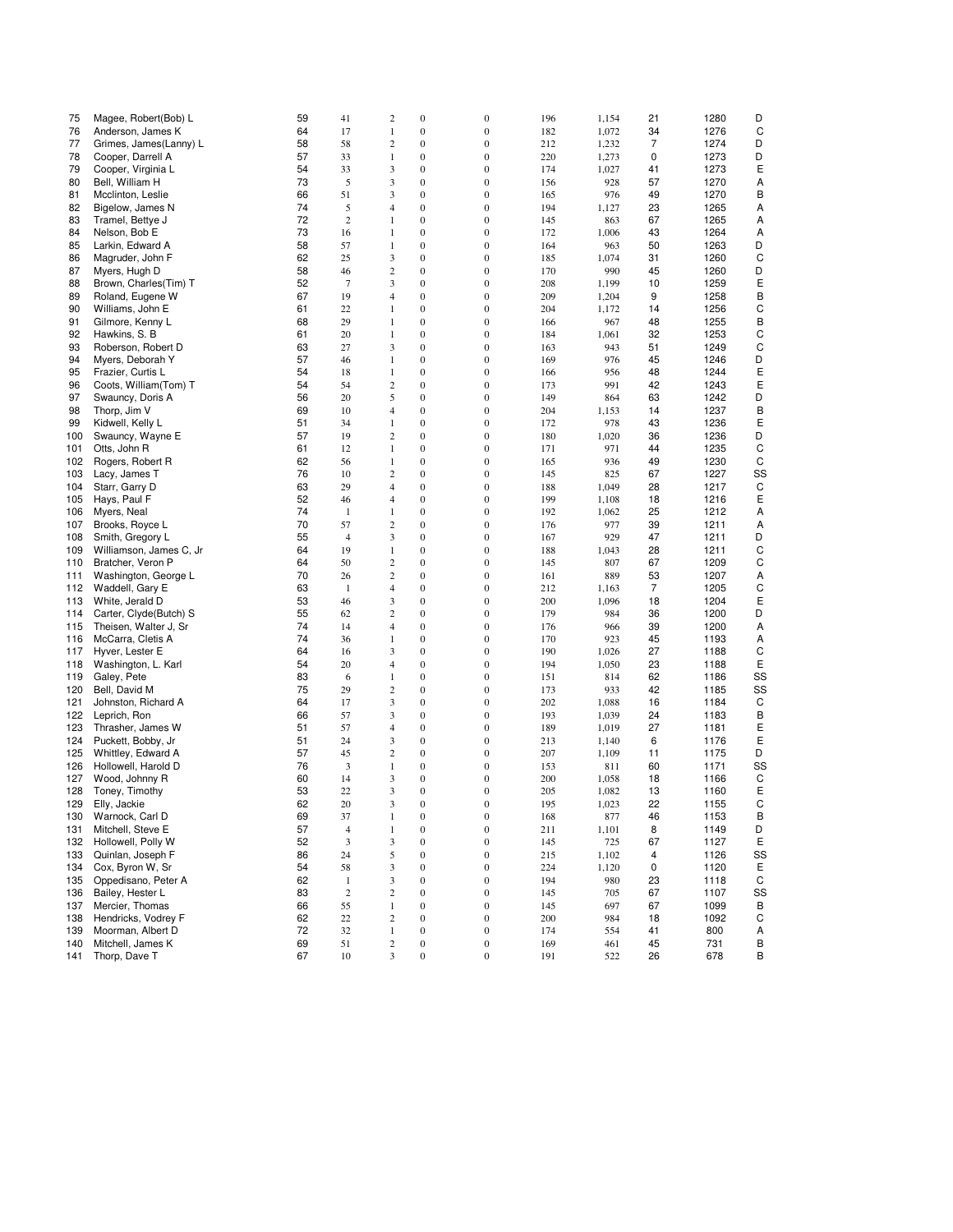|                | MS STATE USBC BA 2010 Seniors Tournament |        |                          |                                  |              |     | <b>Team Event</b> |                  | <b>OFFICIAL</b> |              |              |
|----------------|------------------------------------------|--------|--------------------------|----------------------------------|--------------|-----|-------------------|------------------|-----------------|--------------|--------------|
|                | Wednesday, February 15, 2012             |        |                          |                                  |              |     | 12:10 AM          |                  |                 |              | 36 @ \$63.00 |
|                |                                          | Entry  | Roster                   |                                  | Recap        |     | <b>Scratch</b>    | Handicap         | Handicap        | <b>Total</b> |              |
|                | Name                                     |        | Number Number Squad      |                                  | <b>Sheet</b> | Avg | <b>Score</b>      | Per Game         | Score           | <b>Score</b> | Prize        |
| 1              | Jackson, Noel M                          | 25     | 1                        | $\overline{4}$                   | 78           | 180 | 596               | 36               | 704             | 2,798        | \$1,000.00   |
|                | Ahlvin, Alder F                          | 25     | $\sqrt{2}$               | $\overline{4}$                   | 78           | 167 | 611               | 47               | 752             |              |              |
|                | Magruder, John F                         | 25     | 3                        | $\overline{4}$                   | 78           | 185 | 647               | 31               | 740             |              |              |
|                | Strange, Jackie G                        | 25     | $\overline{4}$           | $\overline{4}$                   | 78           | 204 | 560               | 14               | 602             |              |              |
| 2              | Phillips, Ronny H                        | 27     | $\mathbf{1}$             | 5                                | 80           | 194 | 630               | 23               | 699             | 2,771        | \$640.00     |
|                | Florreich, Dennis L                      | 27     | $\overline{c}$           | 5                                | 80           | 183 | 520               | 33               | 619             |              |              |
|                | Roberson, Robert D                       | 27     | 3                        | 5                                | 80           | 163 | 553               | 51               | 706             |              |              |
|                | Copeland, M A                            | 27     | $\overline{4}$           | $\sqrt{5}$                       | 80           | 197 | 687               | 20               | 747             |              |              |
| 3              | Farmer, Keith                            | 41     | $\mathbf{1}$             | 10                               | 85           | 205 | 599               | 13               | 638             | 2,747        | \$428.00     |
|                | Magee, Robert(Bob) L                     | 41     | $\sqrt{2}$               | 10                               | 85           | 196 | 602               | 21               | 665             |              |              |
|                | Watts, Carl                              | 41     | 3                        | 10                               | 85           | 225 | 759               | $\boldsymbol{0}$ | 759             |              |              |
|                | Land, Thad L                             | 41     | $\overline{4}$           | 10                               | 85           | 225 | 685               | $\boldsymbol{0}$ | 685             |              |              |
| 4              | Thomas, Ronnie                           | 52     | $\mathbf{1}$             | 10                               | 90           | 184 | 696               | 32               | 792             | 2,724        | \$200.00     |
|                | Mendiola, Jesse                          | 52     | $\sqrt{2}$               | 10                               | 90           | 183 | 545               | 33               | 644             |              |              |
|                | Parker, John H                           | 52     | 3                        | 10                               | 90           | 181 | 568               | 35               | 673             |              |              |
|                | Hudson, Milton                           | 52     | $\overline{4}$           | 10                               | 90           | 179 | 507               | 36               | 615             |              |              |
| 5              | Purnell, Jimmy L                         | 48     | $\mathbf{1}$             | $\tau$                           | 88           | 146 | 519               | 66               | 717             | 2,668        |              |
|                |                                          |        |                          |                                  |              |     |                   |                  |                 |              |              |
|                | Fancher, Curtis R                        | 48     | $\overline{c}$           | $\tau$                           | 88           | 153 | 501               | 60               | 681             |              |              |
|                | Carter, John                             | 48     | $\overline{4}$           | $\tau$                           | 88           | 162 | 502               | 52               | 658             |              |              |
|                | Stewart, Bill R                          | 48     | 5                        | $\tau$                           | 88           | 163 | 459               | 51               | 612             |              |              |
| 6              | Thomsen, Barry M                         | $\tau$ | $\mathbf{1}$             | 16                               | 63           | 200 | 613               | 18               | 667             | 2,621        |              |
|                | Small, Curley L                          | $\tau$ | $\sqrt{2}$               | 16                               | 63           | 213 | 599               | 6                | 617             |              |              |
|                | Brown, Charles(Tim) T                    | 7      | 3                        | 16                               | 63           | 208 | 604               | 10               | 634             |              |              |
|                | Wilbanks, Thomas E                       | 7      | $\overline{4}$           | 16                               | 63           | 203 | 658               | 15               | 703             |              |              |
| $\overline{7}$ | Luse, Charlie N                          | 68     | $\mathbf{1}$             | 17                               | 94           | 186 | 679               | 30               | 769             | 2,617        |              |
|                | Poole, Robert H                          | 68     | $\sqrt{2}$               | 17                               | 94           | 174 | 484               | 41               | 607             |              |              |
|                | McAlpine, Tyrone W                       | 68     | 3                        | 17                               | 94           | 167 | 449               | 47               | 590             |              |              |
|                | Mendiola, Jesse                          | 68     | $\overline{4}$           | 17                               | 94           | 183 | 552               | 33               | 651             |              |              |
| 8              | Clark, Larry D                           | 28     | $\mathbf{1}$             | 10                               | 81           | 218 | 624               | $\mathbf{1}$     | 627             | 2,604        |              |
|                | Johnson, Howard                          | 28     | $\overline{c}$           | 10                               | 81           | 195 | 580               | 22               | 646             |              |              |
|                | Martin, Stanley                          | 28     | 3                        | 10                               | 81           | 213 | 705               | 6                | 723             |              |              |
|                | Davis, Donald E                          | 28     | $\overline{4}$           | 10                               | 81           | 236 | 608               | $\boldsymbol{0}$ | 608             |              |              |
| 9              | Goss, Bobby                              | 21     | 1                        | $\overline{4}$                   | 75           | 164 | 487               | 50               | 637             | 2,601        |              |
|                | Carpenter, Jack H                        | 21     | $\sqrt{2}$               | $\overline{4}$                   | 75           | 163 | 500               | 51               | 653             |              |              |
|                |                                          | 21     | 3                        |                                  |              |     |                   |                  |                 |              |              |
|                | Peeples, Keith R                         |        |                          | $\overline{4}$<br>$\overline{4}$ | 75           | 162 | 466               | 52               | 622             |              |              |
|                | Townsend, Marlon                         | 21     | $\overline{4}$           |                                  | 75           | 164 | 539               | 50               | 689             |              |              |
| 10             | Gilmore, Kenny L                         | 29     | $\mathbf{1}$             | 16                               | 82           | 166 | 558               | 48               | 702             | 2,598        |              |
|                | Bell, David M                            | 29     | $\sqrt{2}$               | 16                               | 82           | 173 | 418               | 42               | 544             |              |              |
|                | Engels, Tony M                           | 29     | 3                        | 16                               | 82           | 175 | 554               | 40               | 674             |              |              |
|                | Starr, Garry D                           | 29     | $\overline{4}$           | 16                               | 82           | 188 | 594               | 28               | 678             |              |              |
| 11             | Galey, Pete                              | 6      | $\mathbf{1}$             | 13                               | 62           | 151 | 378               | 62               | 564             | 2,595        |              |
|                | Perkins, George                          | 6      | $\overline{c}$           | 13                               | 62           | 145 | 398               | 67               | 599             |              |              |
|                | Myers, Larry                             | 6      | 3                        | 13                               | 62           | 179 | 526               | 36               | 634             |              |              |
|                | Sanders, James L                         | 6      | $\overline{4}$           | 13                               | 62           | 164 | 648               | 50               | 798             |              |              |
| 12             | Wallace, Bo                              | 63     | $\mathbf{1}$             | 17                               | 93           | 188 | 532               | 28               | 616             | 2,588        |              |
|                | Strange, Jackie G                        | 63     | $\overline{c}$           | 17                               | 93           | 204 | 626               | 14               | 668             |              |              |
|                | Kidwell, David A                         | 63     | 3                        | 17                               | 93           | 208 | 593               | $10\,$           | 623             |              |              |
|                | Cooper, Darrell A                        | 63     | $\overline{\mathcal{A}}$ | 17                               | 93           | 224 | 681               | $\boldsymbol{0}$ | 681             |              |              |
|                | 13 Samuelson, Norman W, III              | 30     | 1                        | $\tau$                           | 83           | 184 | 483               | 32               | 579             | 2,586        |              |
|                | Rickles, Lisa J                          | 30     | $\boldsymbol{2}$         | $\tau$                           | 83           | 166 | 488               | 48               | 632             |              |              |
|                | Siegrist, Mary C                         | 30     | 3                        | $\tau$                           | 83           | 145 | 449               | 67               | 650             |              |              |
|                | Grant, Katherine L                       | 30     | $\overline{\mathcal{L}}$ | $\tau$                           | 83           | 170 | 590               | 45               | 725             |              |              |
|                | 14 Powers, Steven D                      | 11     | $\mathbf{1}$             | 13                               | 67           | 168 | 478               | 46               | 616             | 2,581        |              |
|                | McGhee, Silas                            | 11     | $\overline{c}$           | 13                               | 67           | 174 | 574               | 41               | 697             |              |              |
|                |                                          |        |                          |                                  |              |     |                   |                  |                 |              |              |
|                | OBrein, Tom                              | 11     | 3                        | 13                               | 67           | 149 | 468               | 63               | 657             |              |              |
|                | Williams, Donald L                       | 11     | $\overline{4}$           | 13                               | 67           | 170 | 476               | 45               | 611             |              |              |
|                | 15 Sutton, Trennische S                  | 24     | 1                        | $\tau$                           | 77           | 186 | 639               | 30               | 729             | 2,569        |              |
|                | McKay, Bill                              | 24     | $\overline{c}$           | $\tau$                           | 77           | 192 | 652               | 25               | 727             |              |              |
|                | Puckett, Bobby, Jr                       | 24     | 3                        | 7                                | 77           | 213 | 523               | 6                | 541             |              |              |
|                | Pleasant, Stanley E                      | 24     | $\overline{4}$           | $\tau$                           | 77           | 224 | 572               | $\boldsymbol{0}$ | 572             |              |              |
|                | 16 Hudson, William L                     | 14     | $\mathbf{1}$             | 13                               | 69           | 159 | 489               | 54               | 651             | 2,563        |              |
|                | Dickerson, William B                     | 14     | $\boldsymbol{2}$         | 13                               | 69           | 165 | 552               | 49               | 699             |              |              |
|                | Wood, Johnny R                           | 14     | 3                        | 13                               | 69           | 200 | 532               | 18               | 586             |              |              |
|                | Theisen, Walter J, Sr                    | 14     | $\overline{4}$           | 13                               | 69           | 176 | 510               | 39               | 627             |              |              |
| 17             | Sipes, Harold L                          | 26     | $\mathbf{1}$             | 13                               | 79           | 169 | 568               | 45               | 703             | 2,561        |              |
|                | Washington, George L                     | 26     | $\sqrt{2}$               | 13                               | 79           | 161 | 463               | 53               | 622             |              |              |
|                | Oswalt, Earl G                           | 26     | 3                        | 13                               | 79           | 180 | 470               | 36               | 578             |              |              |
|                | Rivers, Ken                              | 26     | $\overline{4}$           | 13                               | 79           | 177 | 544               | 38               | 658             |              |              |
| 18             | Whitted, Willie                          | 51     | $\mathbf{1}$             | 10                               | 89           | 179 | 542               | 36               |                 | 2,559        |              |
|                |                                          |        |                          |                                  |              |     |                   |                  | 650             |              |              |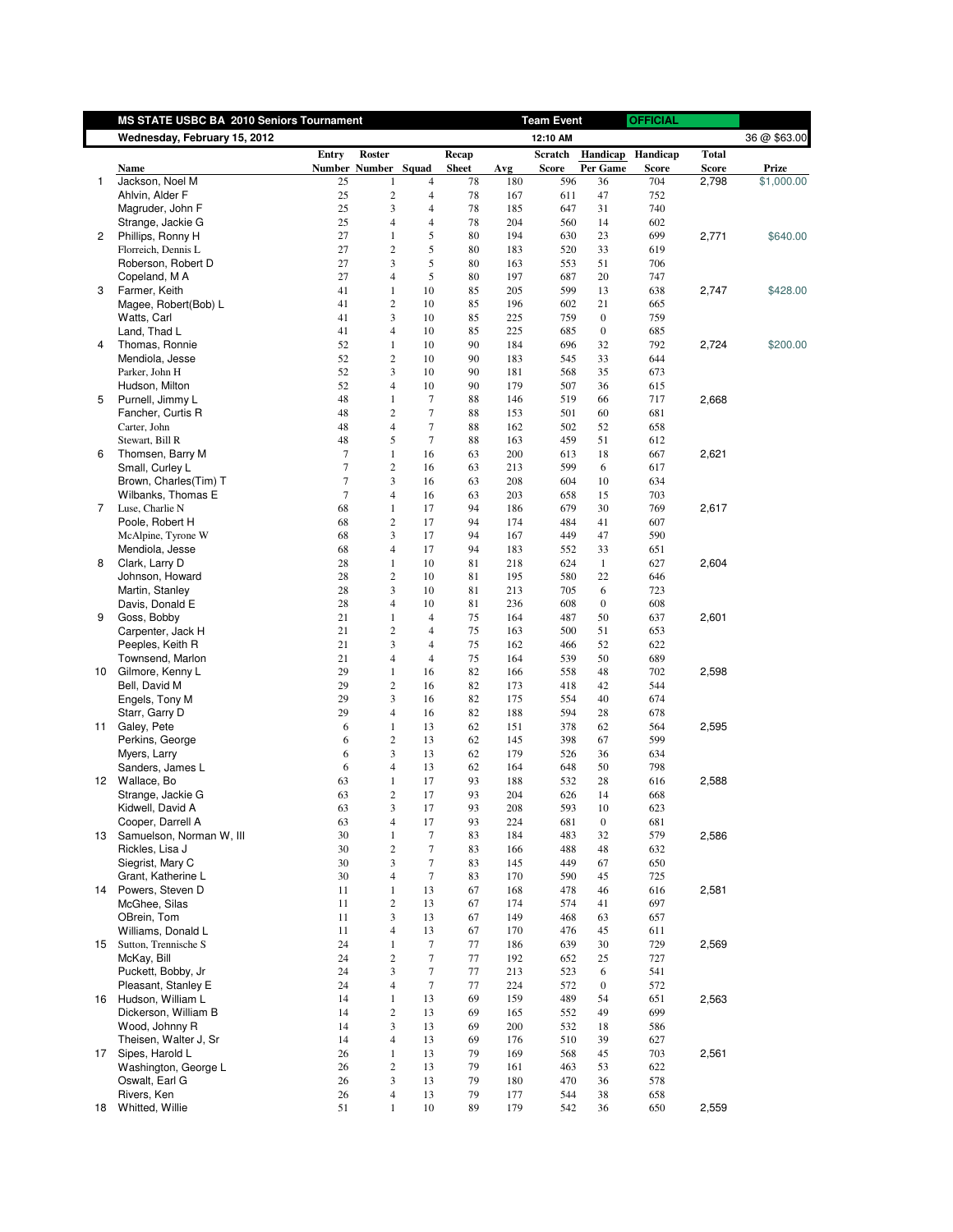|    | Mitchell, James K        | 51             | $\overline{c}$           | 10                   | 89 | 169 | 483        | 45               | 618        |       |
|----|--------------------------|----------------|--------------------------|----------------------|----|-----|------------|------------------|------------|-------|
|    | Mcclinton, Leslie        | 51             | 3                        | 10                   | 89 | 165 | 495        | 49               | 642        |       |
|    | Ruffin, Maryon           | 51             | 4                        | 10                   | 89 | 170 | 514        | 45               | 649        |       |
| 19 | Samuelson, Norman W, III | 13             | 1                        | $\overline{4}$       | 68 | 184 | 587        | 32               | 683        | 2,541 |
|    | Holcomb, Mike H          | 13             | 2                        | 4                    | 68 | 215 | 585        | $\overline{4}$   | 597        |       |
|    | Bottorff, Stan           | 13             | 3                        | 4                    | 68 | 189 | 568        | 27               | 649        |       |
|    | Copeland, M A            | 13             | $\overline{\mathcal{L}}$ | 4                    | 68 | 197 | 552        | 20               | 612        |       |
| 20 | Mitchell, Steve E        | $\overline{4}$ | 1                        | $\overline{4}$       | 60 | 211 | 557        | 8                | 581        | 2,537 |
|    | Kasbohm, Robert G        | $\overline{4}$ | 2                        | 4                    | 60 | 188 | 607        | 28               | 691        |       |
|    | Smith, Gregory L         | $\overline{4}$ | 3                        | 4                    | 60 | 167 | 497        | 47               | 638        |       |
|    | Yeager, David W          | $\overline{4}$ | 4                        | $\overline{4}$       | 60 | 195 | 561        | 22               | 627        |       |
| 21 | McKay, Winnie F          | 8              | 1                        | 13                   | 64 | 145 | 450        | 67               | 651        | 2,531 |
|    | McKay, Buddy             | 8              | $\overline{c}$           | 13                   | 64 | 148 | 483        | 64               | 675        |       |
|    | Hollingsworth, Charles S | 8              | 3                        | 13                   | 64 | 178 | 435        | 37               | 546        |       |
|    | McKay, Bill              | 8              | $\overline{4}$           | 13                   | 64 | 192 | 584        | 25               | 659        |       |
|    | 22 Hayes, James E        | 18             | $\overline{c}$           | 13                   | 72 | 164 | 510        | 50               | 660        | 2,529 |
|    | Smith, Lawrence A        | 18             | 3                        | 13                   | 72 | 175 | 484        | 40               | 604        |       |
|    | Strange, Jackie G        | 18             | 5                        | 13                   | 72 | 204 | 596        | 14               | 638        |       |
|    | Bottorff, Stan           | 18             | 6                        | 13                   | 72 | 189 | 546        | 27               | 627        |       |
| 23 | Sipes, Harold L          | 10             | $\mathbf{1}$             | $\overline{4}$       | 66 | 169 | 529        | 45               | 664        | 2,524 |
|    | Lacy, James T            | 10             | $\overline{c}$           | $\overline{4}$       | 66 | 145 | 466        | 67               | 667        |       |
|    | Thorp, Dave T            | 10             | 3                        | $\overline{4}$       | 66 | 191 | 482        | 26               | 560        |       |
|    | Thorp, Jim V             | 10             | 4                        | $\overline{4}$       | 66 | 204 | 591        | 14               | 633        |       |
| 24 | Rogers, Linda B          | 5              | $\mathbf{1}$             | 13                   | 61 | 168 | 433        | 46               | 571        | 2,488 |
|    | Ratcliff, James R        | 5              | $\overline{c}$           | 13                   | 61 | 172 | 514        | 43               | 643        |       |
|    | Bell, William H          | 5              | 3                        | 13                   | 61 | 156 |            |                  | 646        |       |
|    |                          | 5              | $\overline{4}$           |                      | 61 | 194 | 475<br>559 | 57               |            |       |
|    | Bigelow, James N         | $\mathbf{1}$   | $\mathbf{1}$             | 13<br>$\overline{4}$ | 57 | 192 |            | 23               | 628        |       |
| 25 | Myers, Neal              |                |                          |                      |    |     | 546        | 25               | 621        | 2,477 |
|    | Vlach, Frank A           | $\mathbf{1}$   | 2                        | $\overline{4}$       | 57 | 191 | 544        | 26               | 622        |       |
|    | Oppedisano, Peter A      | $\mathbf{1}$   | 3                        | 4                    | 57 | 194 | 551        | 23               | 620        |       |
|    | Waddell, Gary E          | $\mathbf{1}$   | 4                        | $\overline{4}$       | 57 | 212 | 593        | $\tau$           | 614        |       |
|    | 26 Hawkins, S. B         | 20             | 1                        | 13                   | 74 | 184 | 547        | 32               | 643        | 2,476 |
|    | Elly, Jackie             | 20             | 3                        | 13                   | 74 | 195 | 550        | 22               | 616        |       |
|    | Washington, L. Karl      | 20             | 4                        | 13                   | 74 | 194 | 530        | 23               | 599        |       |
|    | Swauncy, Doris A         | 20             | 5                        | 13                   | 74 | 149 | 429        | 63               | 618        |       |
| 27 | Anderson, James K        | 17             | $\mathbf{1}$             | $\mathbf{1}$         | 71 | 182 | 452        | 34               | 554        | 2,472 |
|    | Johnston, Robert A       | 17             | 2                        | $\mathbf{1}$         | 71 | 183 | 590        | 33               | 689        |       |
|    | Johnston, Richard A      | 17             | 3                        | $\mathbf{1}$         | 71 | 202 | 597        | 16               | 645        |       |
|    | Philamlee, Jim W         | 17             | $\overline{4}$           | $\mathbf{1}$         | 71 | 198 | 527        | 19               | 584        |       |
| 28 | Williams, John E         | 22             | $\mathbf{1}$             | $\,1\,$              | 76 | 204 | 600        | 14               | 642        | 2,449 |
|    | Hendricks, Vodrey F      | 22             | 2                        | $\mathbf{1}$         | 76 | 200 | 524        | 18               | 578        |       |
|    | Toney, Timothy           | 22             | 3                        | $\mathbf{1}$         | 76 | 205 | 572        | 13               | 611        |       |
|    | Watts, Carl              | 22             | 4                        | $\mathbf{1}$         | 76 | 225 | 618        | $\boldsymbol{0}$ | 618        |       |
| 29 | Strange, Jackie G        | 47             | $\mathbf{1}$             | $\tau$               | 87 | 204 | 614        | 14               | 656        | 2,428 |
|    | Ahlvin, Alder F          | 47             | 2                        | $\tau$               | 87 | 167 | 500        | 47               | 641        |       |
|    | Bottorff, Stan           | 47             | 3                        | $\tau$               | 87 | 189 | 621        | 27               | 702        |       |
|    | Copeland, M A            | 47             | 4                        | 7                    | 87 | 197 | 369        | 20               | 429        |       |
| 30 | Hollowell, Harold D      | 3              | 1                        | 4                    | 59 | 153 | 445        | 60               | 625        | 2,416 |
|    | Nicholson, Debra L       | 3              | 2                        | 4                    | 59 | 145 | 340        | 67               | 541        |       |
|    | Hollowell, Polly W       | 3              | 3                        | 4                    | 59 | 145 | 387        | 67               | 588        |       |
|    | Hollowell, Dean H, Jr    | 3              | $\overline{4}$           | $\overline{4}$       | 59 | 153 | 482        | 60               | 662        |       |
| 31 | Strange, Jackie G        | 58             | $\mathbf{1}$             | 16                   | 92 | 204 | 627        | 14               | 669        | 2,406 |
|    | Grimes, James(Lanny) L   | 58             | 2                        | 16                   | 92 | 212 | 587        | 7                | 608        |       |
|    | Cox, Byron W, Sr         | 58             | 3                        | 16                   | 92 | 224 | 546        | $\boldsymbol{0}$ | 546        |       |
|    | Holt, Ronnie             | 58             | 4                        | 16                   | 92 | 219 | 583        | $\boldsymbol{0}$ | 583        |       |
| 32 | Williamson, James C, Jr  | 19             | $\mathbf{1}$             | 13                   | 73 | 188 | 544        | 28               | 628        | 2,388 |
|    | Swauncy, Wayne E         | 19             | $\overline{c}$           | 13                   | 73 | 180 | 519        | 36               | 627        |       |
|    | Harris, James O          | 19             | 3                        | 13                   | 73 | 204 | 540        | 14               | 582        |       |
|    | Roland, Eugene W         | 19             | $\overline{\mathcal{L}}$ | 13                   | 73 | 209 | 524        | 9                | 551        |       |
| 33 | Nelson, Bob E            | 16             | $\mathbf{1}$             | $\overline{4}$       | 70 | 172 | 494        | 43               | 623        | 2,371 |
|    | Shelton, Eddie           | 16             | 2                        | $\overline{4}$       | 70 | 178 | 512        | 37               | 623        |       |
|    | Hyver, Lester E          | 16             | 3                        | 4                    | 70 | 190 | 479        | 27               | 560        |       |
|    | Ussery, Jesse W          | 16             | $\overline{\mathcal{L}}$ | 4                    | 70 | 181 | 460        | 35               | 565        |       |
| 34 | Tramel, Bettye J         | $\mathbf{2}$   | $\mathbf{1}$             | 4                    | 58 | 145 | 357        | 67               | 558        | 2,361 |
|    | Bailey, Hester L         | $\mathbf{2}$   | $\overline{c}$           | 4                    | 58 | 145 | 416        | 67               | 617        |       |
|    | Peeples, Martha A        | $\overline{c}$ | 5                        | $\overline{4}$       | 58 | 145 | 392        | 67               | 593        |       |
|    | White, Jimmy             | $\overline{c}$ | 6                        | $\overline{4}$       | 58 | 181 | 488        | 35               | 593        |       |
| 35 | Larkin, Edward A         | 57             | $\mathbf{1}$             | 16                   | 91 | 164 | 461        | 50               | 611        | 2,361 |
|    | Brooks, Royce L          | 57             | $\overline{c}$           | 16                   | 91 | 176 | 428        | 39               | 545        |       |
|    | Leprich, Ron             | 57             | 3                        | 16                   | 91 | 193 | 567        | 24               | 639        |       |
|    | Thrasher, James W        | 57             | $\overline{4}$           | 16                   | 91 | 189 | 485        | 27               |            |       |
| 36 | Myers, Deborah Y         | 46             | $\mathbf{1}$             | $\tau$               | 86 | 169 | 428        | 45               | 566<br>563 | 2,333 |
|    |                          | 46             | $\overline{c}$           | $\tau$               |    | 170 |            | 45               | 592        |       |
|    | Myers, Hugh D            |                |                          |                      | 86 |     | 457        |                  |            |       |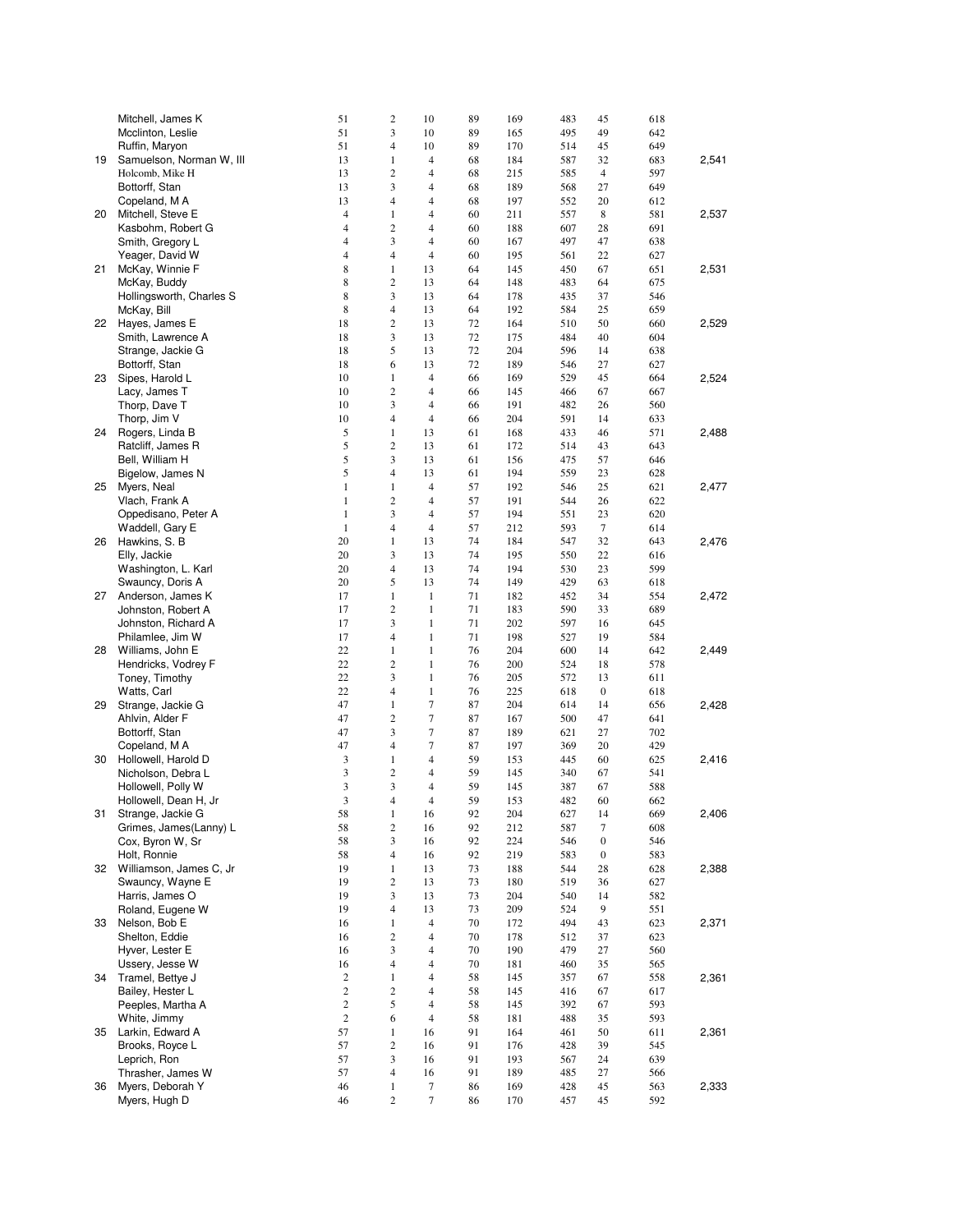| White, Jerald D | 46 — |     | 3 7 86 | 200 | 554    | 608 |  |
|-----------------|------|-----|--------|-----|--------|-----|--|
| Hays, Paul F    | 46 — | 4 7 | 86 199 |     | 516 18 | 570 |  |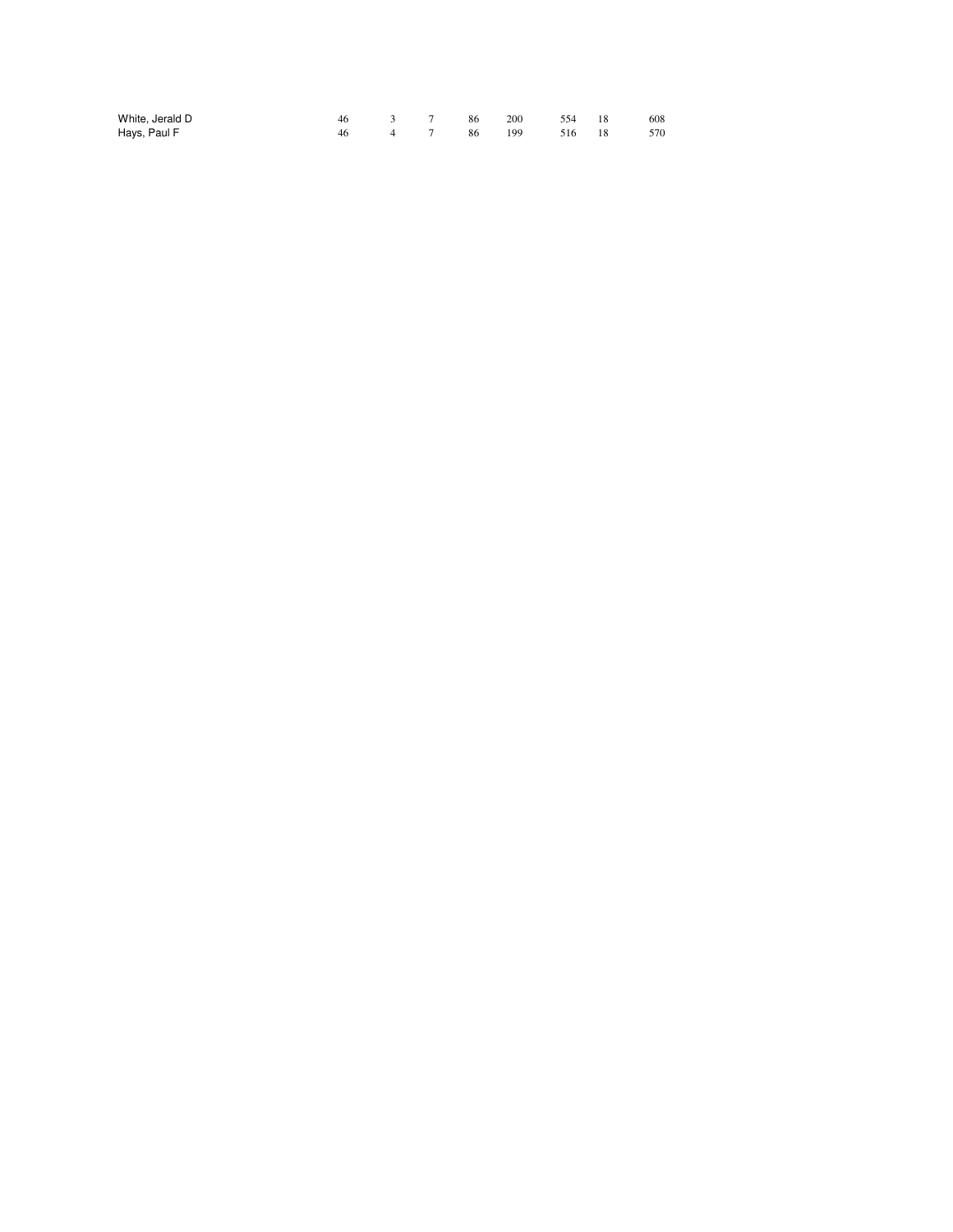|              | MS STATE USBC BA 2010 Seniors Tournament |                                |                                |                | <b>Doubles Event</b> |            |              |                                      | <b>OFFICIAL</b> |              |               |
|--------------|------------------------------------------|--------------------------------|--------------------------------|----------------|----------------------|------------|--------------|--------------------------------------|-----------------|--------------|---------------|
|              | Wednesday, February 15, 2012             |                                |                                |                |                      |            | 12:10 AM     |                                      |                 |              | 101 @ \$31.50 |
|              |                                          | Entry                          | Roster                         |                | Recap                |            | Scratch      | <b>Handicap Handicap</b>             |                 | <b>Total</b> |               |
|              | Name                                     | <b>Number</b>                  | Number Squad                   |                | <b>Sheet</b>         | Avg        | <b>Score</b> | Per Gamo                             | <b>Score</b>    | <b>Score</b> | Prize         |
| $\mathbf{1}$ | Kidwell, David A                         | 40                             |                                | $\overline{4}$ | 191                  | 208        | 759          | 10                                   | 789             | 1,478        | \$837.00      |
|              | Cooper, Darrell A                        | 40                             | $\overline{2}$                 | $\overline{4}$ | 191                  | 220        | 689          | $\boldsymbol{0}$                     | 689             |              |               |
| $\mathbf{2}$ | Thomas, Ronnie                           | 52                             | $\mathbf{1}$                   | 12             | 217                  | 184        | 631          | 32                                   | 727             | 1,446        | \$500.00      |
|              | Mendiola, Jesse                          | 52                             | $\overline{c}$                 | 12             | 217                  | 183        | 620          | 33                                   | 719             |              |               |
| 3            | Hayes, James E                           | 18                             | $\overline{2}$<br>3            | 15             | 160                  | 164        | 587          | 50                                   | 737             | 1,438        | \$375.00      |
| 4            | Smith, Lawrence A<br>Copeland, MA        | 18<br>64                       | $\mathbf{1}$                   | 15<br>14       | 160<br>219           | 175<br>197 | 581<br>654   | 40<br>20                             | 701<br>714      | 1,433        | \$300.00      |
|              | Bottorff, Stan                           | 64                             | $\overline{2}$                 | 14             | 219                  | 189        | 638          | 27                                   | 719             |              |               |
| 5            | McKay, Bill                              | 44                             | $\mathbf{1}$                   | 6              | 195                  | 192        | 622          | 25                                   | 697             | 1,426        | \$250.00      |
|              | Pleasant, Stanley E                      | 44                             | $\overline{2}$                 | 6              | 195                  | 224        | 729          | $\boldsymbol{0}$                     | 729             |              |               |
| 6            | Phillips, Ronny H                        | 49                             | $\mathbf{1}$                   | 10             | 201                  | 194        | 674          | 23                                   | 743             | 1,425        | \$200.00      |
|              | Bottorff, Stan                           | 49                             | $\overline{c}$                 | 10             | 201                  | 189        | 601          | 27                                   | 682             |              |               |
| $7^{\circ}$  | Farmer, Keith                            | 41                             | $\mathbf{1}$                   | 12             | 192                  | 205        | 688          | 13                                   | 727             | 1,413        | \$150.00      |
|              | Magee, Robert(Bob) L                     | 41                             | $\overline{2}$                 | 12             | 192                  | 196        | 623          | 21                                   | 686             |              |               |
| 8            | Cooper, Darrell A                        | 33                             | $\mathbf{1}$                   | 3              | 183                  | 220        | 682          | $\boldsymbol{0}$                     | 682             | 1,412        | \$100.00      |
|              | Strange, Jackie G                        | 33                             | $\overline{2}$                 | 3              | 183                  | 204        | 688          | 14                                   | 730             |              |               |
| 9            | Goss, Bobby                              | 21                             | $\mathbf{1}$                   | 6              | 165                  | 164        | 599          | 50                                   | 749             | 1,398        | \$60.00       |
|              | Peeples, Keith R                         | 21                             | $\mathfrak{Z}$                 | 6              | 165                  | 162        | 493          | 52                                   | 649             |              |               |
|              | 10 Myers, Larry                          | 6                              | 3                              | 15             | 141                  | 179        | 589          | 36                                   | 697             | 1,391        | \$60.00       |
|              | Sanders, James L                         | 6                              | $\overline{4}$                 | 15             | 141                  | 164        | 544          | 50                                   | 694             |              |               |
|              | 11 Peeples, Martha A                     | $\overline{c}$                 | 5                              | 6              | 133                  | 145        | 514          | 67                                   | 715             | 1,390        |               |
|              | White, Jimmy                             | $\mathbf{2}$                   | 6                              | 6              | 133                  | 181        | 570          | 35                                   | 675             |              |               |
|              | 12 Powers, Steven D                      | 11                             | $\mathbf{1}$                   | 15             | 150                  | 168        | 531          | 46                                   | 669             | 1,390        |               |
|              | McGhee, Silas<br>13 Sipes, Harold L      | 11<br>26                       | $\overline{2}$<br>$\mathbf{1}$ | 15<br>15       | 150<br>174           | 174        | 598          | 41                                   | 721             |              |               |
|              | Rivers, Ken                              | 26                             | $\overline{4}$                 | 15             | 174                  | 169<br>177 | 518<br>618   | 45<br>38                             | 653<br>732      | 1,385        |               |
|              | 14 McKay, Bill                           | 39                             | $\mathbf{1}$                   | $\overline{4}$ | 190                  | 192        | 512          | 25                                   | 587             | 1,376        |               |
|              | Pleasant, Stanley E                      | 39                             | $\overline{c}$                 | $\overline{4}$ | 190                  | 224        | 789          | $\boldsymbol{0}$                     | 789             |              |               |
|              | 15 Bell, David M                         | 29                             | $\overline{c}$                 | 15             | 179                  | 173        | 512          | 42                                   | 638             | 1,375        |               |
|              | Engels, Tony M                           | 29                             | 3                              | 15             | 179                  | 175        | 617          | 40                                   | 737             |              |               |
|              | 16 Anderson, James K                     | 17                             | $\mathbf{1}$                   | 3              | 158                  | 182        | 549          | 34                                   | 651             | 1,374        |               |
|              | Johnston, Robert A                       | 17                             | $\overline{2}$                 | 3              | 158                  | 183        | 624          | 33                                   | 723             |              |               |
|              | 17 McCarra, Cletis A                     | 36                             | $\mathbf{1}$                   | $\overline{2}$ | 186                  | 170        | 464          | 45                                   | 599             | 1,370        |               |
|              | Knight, Joe M                            | 36                             | $\boldsymbol{2}$               | $\sqrt{2}$     | 186                  | 168        | 633          | 46                                   | 771             |              |               |
|              | 18 Rickles, Lisa J                       | 30                             | $\overline{2}$                 | 11             | 180                  | 166        | 514          | 48                                   | 658             | 1,369        |               |
|              | Siegrist, Mary C                         | 30                             | 3                              | 11             | 180                  | 145        | 510          | 67                                   | 711             |              |               |
|              | 19 OBrein, Tom                           | 11                             | 3                              | 15             | 151                  | 149        | 500          | 63                                   | 689             | 1,366        |               |
|              | Williams, Donald L                       | 11                             | $\overline{4}$                 | 15             | 151                  | 170        | 542          | 45                                   | 677             |              |               |
|              | 20 Whitted, Willie                       | 51                             | $\mathbf{1}$                   | 12             | 203                  | 179        | 551          | 36                                   | 659             | 1,364        |               |
|              | Hudson, Milton                           | 51                             | 5                              | 12             | 203                  | 179        | 597          | 36                                   | 705             |              |               |
|              | 21 Phillips, Ronny H                     | 27                             | $\mathbf{1}$                   | 6              | 200                  | 194        | 645          | 23                                   | 714             | 1,359        |               |
|              | Roberson, Robert D                       | 27                             | 3                              | 6              | 200                  | 163        | 492          | 51                                   | 645             |              |               |
|              | 22 Carpenter, Jack H                     | 21                             | $\overline{c}$                 | 6              | 166                  | 163        | 540          | 51                                   | 693             | 1,357        |               |
|              | Townsend, Marlon<br>Mitchell, Steve E    | 21<br>$\overline{\mathcal{L}}$ | $\overline{4}$<br>$\mathbf{1}$ | 6<br>6         | 166                  | 164<br>211 | 514<br>535   | 50<br>8                              | 664<br>559      |              |               |
| 23           | Kasbohm, Robert G                        | $\overline{4}$                 | $\overline{c}$                 | 6              | 136<br>136           | 188        | 711          | 28                                   | 795             | 1,354        |               |
|              | 24 Leavell, Daniel A                     | 23                             | 1                              | 3              | 169                  | 187        | 590          | 29                                   | 677             | 1,353        |               |
|              | Nassour, John A                          | 23                             | $\sqrt{2}$                     | $\mathfrak z$  | 169                  | 184        | 580          | 32                                   | 676             |              |               |
|              | 25 Thomsen, Barry M                      | $\tau$                         | $\,1\,$                        | 12             | 142                  | 200        | 579          | 18                                   | 633             | 1,348        |               |
|              | Wilbanks, Thomas E                       | $\tau$                         | $\overline{4}$                 | 12             | 142                  | 203        | 670          | 15                                   | 715             |              |               |
|              | 26 Miller, John W                        | 59                             | $\mathbf{1}$                   | 11             | 213                  | 155        | 514          | 58                                   | 688             | 1,348        |               |
|              | Bottorff, Stan                           | 59                             | $\overline{c}$                 | 11             | 213                  | 189        | 579          | 27                                   | 660             |              |               |
|              | 27 Samuelson, Norman W, III              | 30                             | $\mathbf{1}$                   | 11             | 181                  | 184        | 570          | 32                                   | 666             | 1,343        |               |
|              | Poole, Robert H                          | 30                             | 5                              | 11             | 181                  | 174        | 554          | 41                                   | 677             |              |               |
|              | 28 McCarra, Cletis A                     | 61                             | $\mathbf{1}$                   | 12             | 215                  | 170        | 452          | 45                                   | 587             | 1,342        |               |
|              | Priester, Billy L                        | 61                             | $\sqrt{2}$                     | 12             | 215                  | 172        | 626          | 43                                   | 755             |              |               |
|              | 29 Ahlvin, Alder F                       | 54                             | $\mathbf{1}$                   | 13             | 206                  | 167        | 552          | 47                                   | 693             | 1,341        |               |
|              | Coots, William(Tom) T                    | 54                             | $\boldsymbol{2}$               | 13             | 206                  | 173        | 522          | 42                                   | 648             |              |               |
|              | 30 Grant, Katherine L                    | 38                             | $\mathbf{1}$                   | $\mathfrak{Z}$ | 189                  | 170        | 554          | 45                                   | 689             | 1,340        |               |
|              | Hudson, Milton                           | 38                             | $\sqrt{2}$                     | $\mathfrak z$  | 189                  | 179        | 543          | 36                                   | 651             |              |               |
|              | 31 Hudson, William L                     | 14                             | $\mathbf{1}$                   | 15             | 153                  | 159        | 511          | 54                                   | 673             | 1,338        |               |
|              | Dickerson, William B                     | 14                             | $\sqrt{2}$                     | 15             | 153                  | 165        | 518          | 49                                   | 665             |              |               |
|              | 32 Smith, Gregory L                      | 4                              | 3                              | 6              | 137                  | 167        | 465          | 47                                   | 606             | 1,337        |               |
|              | Yeager, David W                          | 4                              | $\overline{4}$                 | 6              | 137                  | 195        | 665          | 22                                   | 731             |              |               |
|              | 33 Watts, Carl                           | 41                             | 3<br>$\overline{4}$            | 12             | 193                  | 225        | 659          | $\boldsymbol{0}$<br>$\boldsymbol{0}$ | 659             | 1,335        |               |
|              | Land, Thad L<br>34 Rogers, Linda B       | 41<br>5                        | $\mathbf{1}$                   | 12<br>15       | 193<br>138           | 225<br>168 | 676<br>541   | 46                                   | 676<br>679      | 1,333        |               |
|              | Ratcliff, James R                        | 5                              | $\boldsymbol{2}$               | 15             | 138                  | 172        | 525          | 43                                   | 654             |              |               |
|              | 35 Kidwell, David A                      | 63                             | 3                              | 16             | 223                  | 208        | 577          | 10                                   | 607             | 1,329        |               |
|              |                                          |                                |                                |                |                      |            |              |                                      |                 |              |               |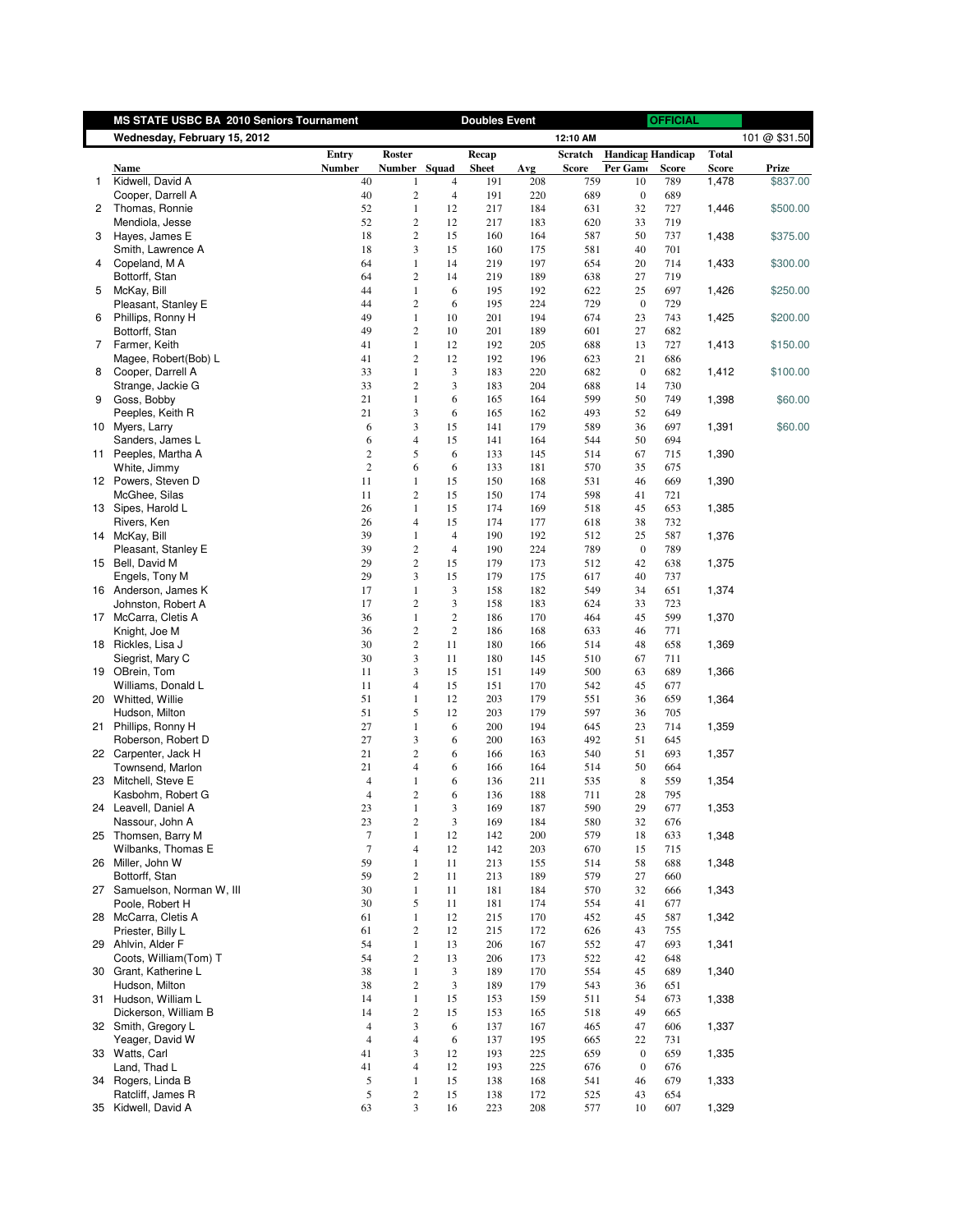|    | Ahlvin, Alder F                           | 63                 | 5                     | 16               | 223        | 167        | 581        | 47                     | 722        |       |
|----|-------------------------------------------|--------------------|-----------------------|------------------|------------|------------|------------|------------------------|------------|-------|
|    | 36 Shelton, Eddie                         | 16                 | $\overline{c}$        | 6                | 157        | 178        | 549        | 37                     | 660        | 1,328 |
|    | Ussery, Jesse W                           | 16                 | 4                     | 6                | 157        | 181        | 563        | 35                     | 668        |       |
|    | 37 Johnston, Richard A                    | 17                 | 3                     | 3                | 159        | 202        | 515        | 16                     | 563        | 1,318 |
|    | Philamlee, Jim W                          | 17                 | 4                     | 3                | 159        | 198        | 698        | 19                     | 755        |       |
|    | 38 Small, Curley L                        | 67                 | 1                     | 17               | 222        | 213        | 628        | 6                      | 646        | 1,316 |
|    | Copeland, MA                              | 67                 | $\overline{c}$        | 17               | 222        | 197        | 610        | 20                     | 670        |       |
|    | 39 Sipes, Harold L                        | 10                 | $\mathbf{1}$          | $\mathbf{1}$     | 148        | 169        | 550        | 45                     | 685        | 1,315 |
| 40 | Lacy, James T                             | 10                 | 2<br>$\mathbf{1}$     | $\,1$            | 148        | 145        | 429        | 67                     | 630        |       |
|    | Jackson, Noel M<br>Magruder, John F       | 25<br>25           | 3                     | 6<br>6           | 172<br>172 | 180<br>185 | 555<br>559 | 36<br>31               | 663<br>652 | 1,315 |
|    | 41 Purnell, Jimmy L                       | 35                 | $\mathbf{1}$          | $\overline{c}$   | 185        | 146        | 456        | 66                     | 654        | 1,313 |
|    | Grant, John S                             | 35                 | 2                     | $\boldsymbol{2}$ | 185        | 156        | 488        | 57                     | 659        |       |
|    | 42 Washington, George L                   | 26                 | $\overline{c}$        | 15               | 175        | 161        | 424        | 53                     | 583        | 1,312 |
|    | Oswalt, Earl G                            | 26                 | 3                     | 15               | 175        | 180        | 621        | 36                     | 729        |       |
|    | 43 Clark, Larry D                         | 28                 | $\mathbf{1}$          | 12               | 176        | 218        | 599        | $\mathbf{1}$           | 602        | 1,304 |
|    | Johnson, Howard                           | 28                 | 2                     | 12               | 176        | 195        | 636        | 22                     | 702        |       |
|    | 44 Hollowell, Polly W                     | 3                  | 3                     | 6                | 135        | 145        | 393        | 67                     | 594        | 1,298 |
|    | Hollowell, Dean H, Jr                     | 3                  | $\overline{4}$        | 6                | 135        | 153        | 524        | 60                     | 704        |       |
|    | 45 Ahlvin, Alder F                        | 53                 | $\mathbf{1}$          | 18               | 205        | 167        | 498        | 47                     | 639        | 1,296 |
|    | Warnock, Harold K                         | 53                 | 2                     | 18               | 205        | 178        | 546        | 37                     | 657        |       |
|    | 46 Phillips, Ronny H                      | 60                 | $\mathbf{1}$          | 11               | 214        | 194        | 586        | 23                     | 655        | 1,294 |
|    | Copeland, MA                              | 60                 | $\overline{c}$        | 11               | 214        | 197        | 579        | 20                     | 639        |       |
|    | 47 Otts, John R                           | 12                 | $\mathbf{1}$          | 12               | 152        | 171        | 473        | 44                     | 605        | 1,290 |
|    | Bullock, Lloyd A                          | 12                 | 2                     | 12               | 152        | 164        | 535        | 50                     | 685        |       |
|    | 48 Hollingsworth, Charles S               | 8                  | 3                     | 15               | 145        | 178        | 498        | 37                     | 609        | 1,287 |
|    | McKay, Bill                               | 8                  | 4                     | 15               | 145        | 192        | 603        | 25                     | 678        |       |
| 49 | Cooper, Virginia L                        | 33                 | 3                     | 3                | 184        | 174        | 483        | 41                     | 606        | 1,286 |
|    | Husband, Brenda F                         | 33                 | 4                     | 3                | 184        | 171        | 548        | 44                     | 680        |       |
| 50 | Martin, Stanley                           | 28                 | 3                     | 12               | 177        | 213        | 638        | 6                      | 656        | 1,283 |
|    | Davis, Donald E                           | 28                 | $\overline{4}$        | 12               | 177        | 236        | 627        | $\boldsymbol{0}$       | 627        |       |
|    | 51 Wallace, Bo                            | 63<br>63           | 1<br>4                | 16<br>16         | 218<br>218 | 188<br>224 | 545<br>653 | 28<br>$\boldsymbol{0}$ | 629<br>653 | 1,282 |
|    | Cooper, Darrell A<br>52 Blythe, William H | 31                 | $\mathbf{1}$          | $\mathbf{1}$     | 182        | 168        | 490        | 46                     | 628        | 1,277 |
|    | Morrison, Isaiah S                        | 31                 | $\sqrt{2}$            | $\mathbf{1}$     | 182        | 165        | 502        | 49                     | 649        |       |
|    | 53 Strange, Jackie G                      | 58                 | $\mathbf{1}$          | 12               | 212        | 204        | 612        | 14                     | 654        | 1,275 |
|    | Grimes, James(Lanny) L                    | 58                 | $\overline{c}$        | 12               | 212        | 212        | 600        | $\tau$                 | 621        |       |
|    | 54 Mcclinton, Leslie                      | 51                 | 3                     | 12               | 204        | 165        | 473        | 49                     | 620        | 1,273 |
|    | Ruffin, Maryon                            | 51                 | 4                     | 12               | 204        | 170        | 518        | 45                     | 653        |       |
|    | 55 Vlach, Frank A                         | $\mathbf{1}$       | $\overline{c}$        | 6                | 131        | 191        | 551        | 26                     | 629        | 1,272 |
|    | Waddell, Gary E                           | $1\,$              | 4                     | 6                | 131        | 212        | 622        | 7                      | 643        |       |
|    | 56 Titus, Maximillian J                   | 15                 | $\mathbf{1}$          | 15               | 155        | 182        | 522        | 34                     | 624        | 1,272 |
|    | Parent, Kenneth A, Jr                     | 15                 | 2                     | 15               | 155        | 183        | 549        | 33                     | 648        |       |
| 57 | Small, Curley L                           | 7                  | $\overline{c}$        | 12               | 143        | 213        | 693        | 6                      | 711        | 1,268 |
|    | Brown, Charles(Tim) T                     | $\tau$             | 3                     | 12               | 143        | 208        | 527        | 10                     | 557        |       |
|    | 58 McGaughy, James                        | 45                 | $\,1$                 | 6                | 196        | 193        | 603        | 24                     | 675        | 1,267 |
|    | Whittley, Edward A                        | 45                 | $\overline{c}$        | 6                | 196        | 207        | 559        | 11                     | 592        |       |
| 59 | Hawkins, S. B                             | 20                 | $\,1$                 | 15               | 164        | 184        | 513        | 32                     | 609        | 1,265 |
|    | Swauncy, Doris A                          | 20                 | 5                     | 15               | 164        | 149        | 467        | 63                     | 656        |       |
| 60 | McKay, Bill                               | 24                 | 2                     | 3                | 170        | 192        | 618        | 25                     | 693        | 1,264 |
|    | Puckett, Bobby, Jr<br>Bell, William H     | 24                 | 3                     | 3                | 170        | 213        | 553        | 6                      | 571        | 1,260 |
| 61 | Bigelow, James N                          | 5<br>$\mathfrak s$ | 3<br>4                | 15<br>15         | 139<br>139 | 156<br>194 | 453<br>567 | 57<br>23               | 624<br>636 |       |
|    | 62 Harris, James O                        | 19                 | 3                     | 15               | 162        | 204        | 659        | 14                     | 701        | 1,260 |
|    | Roland, Eugene W                          | 19                 | 4                     | 15               | 162        | 209        | 532        | 9                      | 559        |       |
|    | 63 Rogers, Robert R                       | 56                 | $\,1$                 | 11               | 208        | 165        | 480        | 49                     | 627        | 1,255 |
|    | Grant, John S                             | 56                 | $\overline{c}$        | 11               | 208        | 156        | 457        | 57                     | 628        |       |
|    | 64 Hendricks, Vodrey F                    | 22                 | $\overline{c}$        | 3                | 168        | 200        | 487        | 18                     | 541        | 1,252 |
|    | Watts, Carl                               | 22                 | 4                     | 3                | 168        | 225        | 711        | $\boldsymbol{0}$       | 711        |       |
|    | 65 Pleasant, Stanley E                    | 24                 | 4                     | 3                | 171        | 224        | 639        | $\boldsymbol{0}$       | 639        | 1,248 |
|    | Quinlan, Joseph F                         | 24                 | 5                     | 3                | 171        | 215        | 597        | $\overline{4}$         | 609        |       |
|    | 66 Nelson, Bob E                          | 16                 | $\,1$                 | 6                | 156        | 172        | 521        | 43                     | 650        | 1,245 |
|    | Hyver, Lester E                           | 16                 | 3                     | 6                | 156        | 190        | 514        | 27                     | 595        |       |
| 67 | Sipes, Harold L                           | 770,010            | $\,1$                 | 6                | 199        | 169        | 484        | 45                     | 619        | 1,244 |
|    | Thorp, Jim V                              | 770,010            | $\overline{c}$        | 6                | 199        | 204        | 583        | 14                     | 625        |       |
|    | 68 Frazier, Curtis L                      | 18                 | $\mathbf{1}$          | 15               | 221        | 166        | 459        | 48                     | 603        | 1,243 |
|    | Ahlvin, Alder F                           | 18                 | 7                     | 15               | 221        | 167        | 499        | 47                     | 640        |       |
| 69 | McKay, Winnie F                           | 8                  | $\,1$                 | 15               | 144        | 145        | 386        | 67                     | 587        | 1,241 |
|    | McKay, Buddy                              | 8                  | $\overline{c}$        | 15               | 144        | 148        | 462        | 64                     | 654        |       |
|    | 70 Mercier, Thomas                        | 55                 | $\,1$                 | 11               | 207        | 145        | 365        | 67                     | 566        | 1,238 |
| 71 | Andrews, Jim D<br>Kidwell, Kelly L        | 55<br>34           | $\mathbf{2}$<br>$\,1$ | 11               | 207        | 173        | 546<br>459 | 42<br>43               | 672<br>588 |       |
|    | Kidwell, David A                          | 34                 | $\mathbf{2}$          | 3<br>3           | 188<br>188 | 172<br>208 | 604        | 10                     | 634        | 1,222 |
|    |                                           |                    |                       |                  |            |            |            |                        |            |       |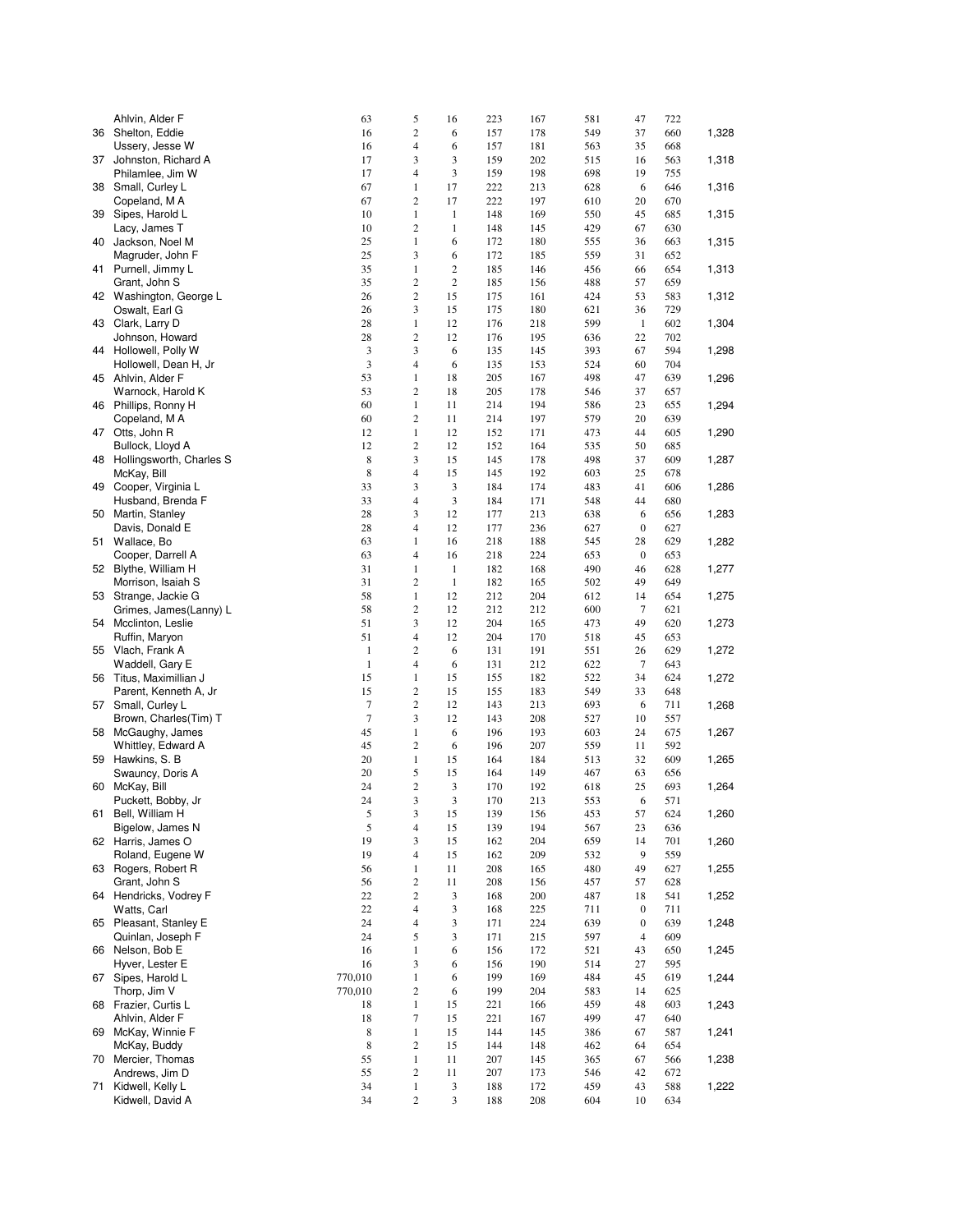| 72 | Myers, Deborah Y        | 46             | 1              | 12 | 197 | 169 | 497 | 45           | 632 | 1,222 |
|----|-------------------------|----------------|----------------|----|-----|-----|-----|--------------|-----|-------|
|    | Myers, Hugh D           | 46             | 2              | 12 | 197 | 170 | 455 | 45           | 590 |       |
| 73 | Larkin, Edward A        | 57             | 1              | 12 | 209 | 164 | 518 | 50           | 668 | 1,222 |
|    | Thrasher, James W       | 57             | 4              | 12 | 209 | 189 | 473 | 27           | 554 |       |
|    | 74 Peters, Kelvin W     | 62             | 1              | 12 | 216 | 183 | 504 | 33           | 603 | 1,213 |
|    | Carter, Clyde(Butch) S  | 62             | 2              | 12 | 216 | 179 | 502 | 36           | 610 |       |
| 75 | Galey, Pete             | 6              | $\mathbf{1}$   | 15 | 140 | 151 | 396 | 62           | 582 | 1,212 |
|    | Perkins, George         | 6              | $\overline{c}$ | 15 | 140 | 145 | 429 | 67           | 630 |       |
| 76 | Williams, John E        | 22             | $\mathbf{1}$   | 3  | 167 | 204 | 590 | 14           | 632 | 1,208 |
|    | Toney, Timothy          | 22             | 3              | 3  | 167 | 205 | 537 | 13           | 576 |       |
| 77 | Gilmore, Kenny L        | 29             | $\mathbf{1}$   | 15 | 178 | 166 | 455 | 48           | 599 | 1,203 |
|    | Starr, Garry D          | 29             | 4              | 15 | 178 | 188 | 520 | 28           | 604 |       |
| 78 | Hollowell, Harold D     | 3              | 1              | 6  | 134 | 153 | 380 | 60           | 560 | 1,202 |
|    | Nicholson, Debra L      | 3              | $\overline{c}$ | 6  | 134 | 145 | 441 | 67           | 642 |       |
| 79 | Loner, Albert W         | 50             | $\mathbf{1}$   | 10 | 202 | 163 | 469 | 51           | 622 | 1,201 |
|    | Bratcher, Veron P       | 50             | $\overline{c}$ | 10 | 202 | 145 | 378 | 67           | 579 |       |
| 80 | Myers, Neal             | $\mathbf{1}$   | $\mathbf{1}$   | 6  | 130 | 192 | 537 | 25           | 612 | 1,197 |
|    | Oppedisano, Peter A     | $\mathbf{1}$   | 3              | 6  | 130 | 194 | 516 | 23           | 585 |       |
| 81 | Williamson, James C, Jr | 19             | $\mathbf{1}$   | 15 | 161 | 188 | 553 | 28           | 637 | 1,186 |
|    | Swauncy, Wayne E        | 19             | $\overline{c}$ | 15 | 161 | 180 | 441 | 36           | 549 |       |
| 82 | Wood, Johnny R          | 14             | 3              | 15 | 154 | 200 | 571 | 18           | 625 | 1,183 |
|    | Theisen, Walter J, Sr   | 14             | $\overline{4}$ | 15 | 154 | 176 | 441 | 39           | 558 |       |
| 83 | Brooks, Royce L         | 57             | $\overline{2}$ | 12 | 210 | 176 | 433 | 39           | 550 | 1,180 |
|    | Leprich, Ron            | 57             | 3              | 12 | 210 | 193 | 558 | 24           | 630 |       |
| 84 | Cox, Byron W, Sr        | 58             | 3              | 12 | 211 | 224 | 568 | $\bf{0}$     | 568 | 1,167 |
|    | Holt, Ronnie            | 58             | $\overline{4}$ | 12 | 211 | 219 | 599 | $\mathbf{0}$ | 599 |       |
| 85 | White, Jerald D         | 46             | 3              | 16 | 198 | 200 | 565 | 18           | 619 | 1,164 |
|    | Hays, Paul F            | 46             | $\overline{4}$ | 16 | 198 | 199 | 491 | 18           | 545 |       |
| 86 | Warnock, Carl D         | 37             | 1              | 12 | 187 | 168 | 422 | 46           | 560 | 1,160 |
|    | Nassour, John A         | 37             | $\overline{c}$ | 12 | 187 | 184 | 504 | 32           | 600 |       |
| 87 | Tramel, Bettye J        | $\mathbf{2}$   | $\mathbf{1}$   | 6  | 132 | 145 | 405 | 67           | 606 | 1,142 |
|    | Bailey, Hester L        | $\overline{c}$ | $\overline{c}$ | 6  | 132 | 145 | 335 | 67           | 536 |       |
| 88 | Elly, Jackie            | 20             | 3              | 15 | 163 | 195 | 508 | 22           | 574 | 1,141 |
|    | Washington, L. Karl     | 20             | $\overline{4}$ | 15 | 163 | 194 | 498 | 23           | 567 |       |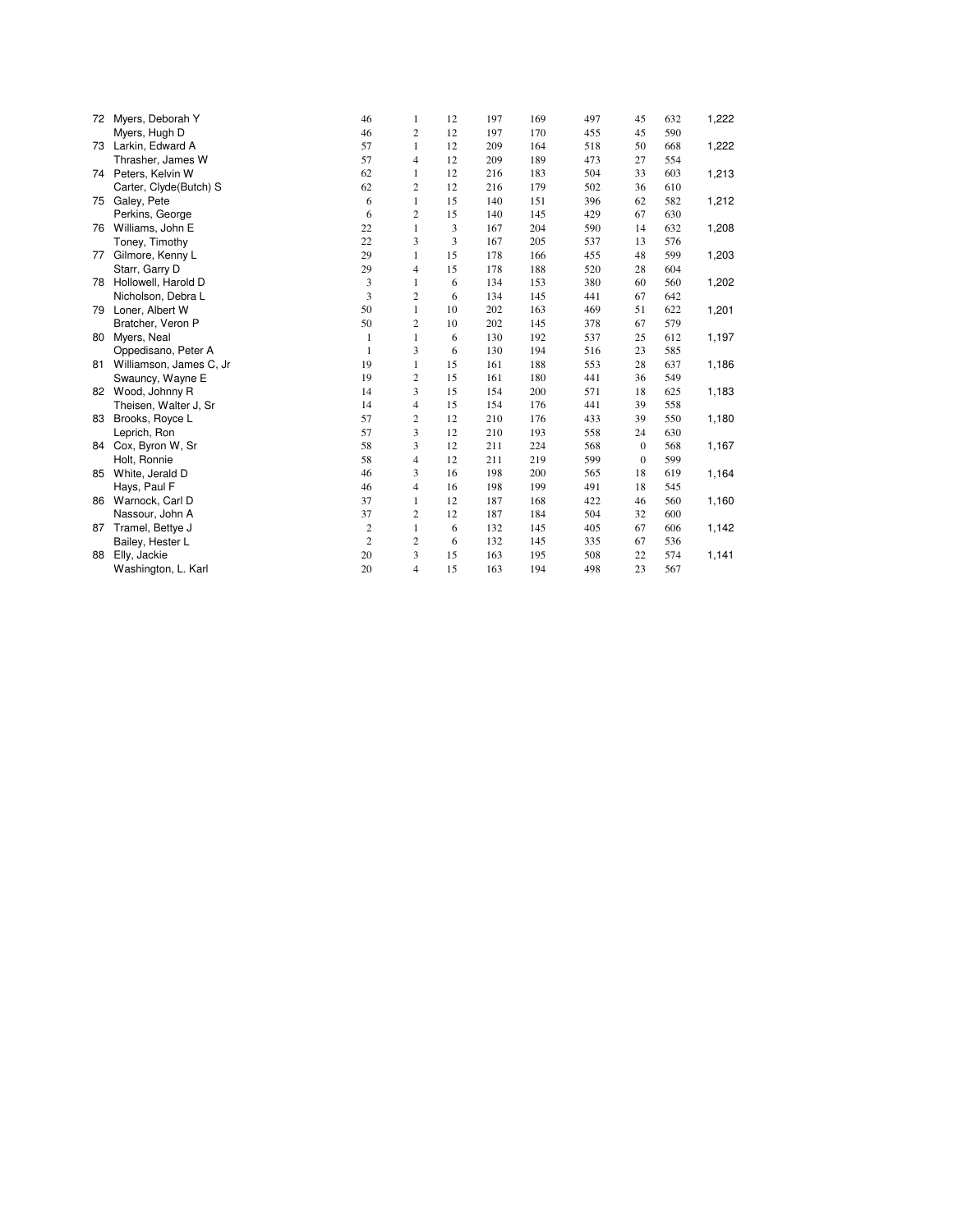|                | <b>MS STATE USBC BA 2010 Seniors Tournament</b> |                |                              |                  | <b>Singles Event</b> |            |              | <b>OFFICIAL</b>          |              |                    |
|----------------|-------------------------------------------------|----------------|------------------------------|------------------|----------------------|------------|--------------|--------------------------|--------------|--------------------|
|                | Wednesday, February 15, 2012                    |                |                              |                  |                      |            | 12:10 AM     |                          |              | 163 @ \$15.75      |
|                |                                                 | Entry          | <b>Roster</b>                |                  | Recap                |            | Scratch      | <b>Handicap Handicap</b> |              |                    |
|                | Name                                            |                | Number Num, ber Squad        |                  | <b>Sheet</b>         | Avg        | <b>Score</b> | Per Game                 | <b>Score</b> | Prize              |
| 1              | Kidwell, David A                                | 34             | $\mathfrak{2}$               | $\overline{2}$   | 349                  | 208        | 775          | 10                       | 805          | \$625.00           |
| $\overline{c}$ | Hudson, Milton                                  | 38             | 2                            | 11               | 405                  | 179        | 692          | 36                       | 800          | \$400.00           |
| 3              | Whitted, Willie                                 | 51             | $\mathbf{1}$                 | 11               | 372                  | 179        | 653          | 36                       | 761          | \$300.00           |
| 4              | Morrison, Isaiah S                              | 31             | $\overline{c}$               | $\mathbf{1}$     | 342                  | 165        | 605          | 49                       | 752          | \$225.00           |
| 5              | Strange, Jackie G                               | 58             | $\mathbf{1}$                 | 11               | 391                  | 204        | 703          | 14                       | 745          | \$175.00           |
| 6              | Engels, Tony M                                  | 29             | 3                            | 14               | 335                  | 175        | 617          | 40                       | 737          | \$150.00           |
| 7              | Hayes, James E                                  | 18             | $\boldsymbol{2}$             | 14               | 297                  | 164        | 584          | 50                       | 734          | \$125.00           |
| 8              | Sipes, Harold L                                 | 10             | $\mathbf{1}$                 | 2                | 273                  | 169        | 596          | 45                       | 731          | \$100.00           |
| 9              | Holt, Ronnie                                    | 58<br>21       | $\overline{4}$               | 11<br>5          | 394                  | 219        | 724          | 0<br>52                  | 724<br>724   | \$85.00<br>\$85.00 |
| 10<br>11       | Peeples, Keith R<br>OBrein, Tom                 | 11             | 3<br>3                       | 14               | 308<br>279           | 162<br>149 | 568<br>532   | 63                       | 721          | \$70.00            |
| 12             | Small, Curley L                                 | 7              | $\overline{c}$               | 11               | 261                  | 213        | 702          | 6                        | 720          | \$60.00            |
| 13             | Thomsen, Barry M                                | $\tau$         | $\mathbf{1}$                 | 11               | 260                  | 200        | 664          | 18                       | 718          | \$55.00            |
| 14             | Grant, John S                                   | 35             | $\overline{c}$               | 12               | 351                  | 156        | 546          | 57                       | 717          | \$45.00            |
| 15             | Myers, Larry                                    | 6              | 3                            | 14               | 258                  | 179        | 607          | 36                       | 715          | \$37.25            |
| 16             | Davis, Donald E                                 | 28             | $\overline{4}$               | 11               | 332                  | 236        | 713          | 0                        | 713          | \$15.00            |
| 17             | Thomas, Ronnie                                  | 65             | $\mathbf{1}$                 | 15               | 409                  | 184        | 617          | 32                       | 713          | \$15.00            |
| 18             | Phillips, Ronny H                               | 27             | $\mathbf{1}$                 | $\boldsymbol{7}$ | 380                  | 194        | 643          | 23                       | 712          |                    |
| 19             | Vlach, Frank A                                  | $\mathbf{1}$   | $\overline{c}$               | 7                | 237                  | 191        | 630          | 26                       | 708          |                    |
| 20             | McKay, Bill                                     | 43             | $\mathbf{1}$                 | 5                | 367                  | 192        | 630          | 25                       | 705          |                    |
| 21             | Copeland, M A                                   | 27             | $\overline{4}$               | 10               | 382                  | 197        | 644          | 20                       | 704          |                    |
| 22             | Bottorff, Stan                                  | 49             | $\boldsymbol{2}$             | 10               | 369                  | 189        | 622          | 27                       | 703          |                    |
| 23             | Thomas, Ronnie                                  | 52             | $\mathbf{1}$                 | 11               | 401                  | 184        | 607          | 32                       | 703          |                    |
| 24             | Brown, Charles(Tim) T                           | $\tau$         | 3                            | 11               | 262                  | 208        | 672          | 10                       | 702          |                    |
| 25             | Samuelson, Norman W, III                        | 30             | $\mathbf{1}$                 | 12               | 337                  | 184        | 605          | 32                       | 701          |                    |
| 26             | Ahlvin, Alder F                                 | 54             | $\mathbf{1}$                 | 12               | 378                  | 167        | 558          | 47                       | 699          |                    |
| 27             | Oswalt, Earl G                                  | 26             | 3                            | 14               | 327                  | 180        | 591          | 36                       | 699          |                    |
| 28             | Roland, Eugene W                                | 19             | 4                            | 14               | 301                  | 209        | 672          | 9                        | 699          |                    |
| 29             | Titus, Maximillian J                            | 15             | 1                            | 14               | 287                  | 182        | 597          | 34                       | 699          |                    |
| 30             | McKay, Bill                                     | 8              | $\overline{4}$               | 14               | 267                  | 192        | 620          | 25                       | 695          |                    |
| 31             | Sanders, James L                                | 6              | $\overline{4}$               | 14               | 259                  | 164        | 543          | 50                       | 693          |                    |
| 32             | Wallace, Bo                                     | 63             | $\mathbf{1}$                 | 13               | 406                  | 188        | 609          | 28                       | 693          |                    |
| 33             | Miller, John W                                  | 59             | $\mathbf{1}$                 | 12               | 395                  | 155        | 518          | 58                       | 692          |                    |
| 34             | McGaughy, James                                 | 45             | $\mathbf{1}$                 | 7                | 361                  | 193        | 619          | 24                       | 691          |                    |
| 35             | Ratcliff, James R                               | 5              | $\overline{c}$               | 14               | 253                  | 172        | 562          | 43                       | 691          |                    |
| 36             | Swauncy, Wayne E                                | 19             | $\overline{c}$               | 14               | 299                  | 180        | 579          | 36                       | 687          |                    |
| 37             | Husband, Brenda F                               | 33             | $\overline{4}$               | 2                | 345                  | 171        | 553          | 44                       | 685<br>684   |                    |
| 38<br>39       | Grant, Katherine L                              | 38<br>25       | $\mathbf{1}$<br>$\mathbf{1}$ | 18<br>5          | 411<br>320           | 170<br>180 | 549<br>576   | 45<br>36                 | 684          |                    |
| 40             | Jackson, Noel M<br>Peters, Kelvin W             | 62             | $\mathbf{1}$                 | 11               | 399                  | 183        | 585          | 33                       | 684          |                    |
| 41             | Hollowell, Dean H, Jr                           | 3              | 4                            | 5                | 247                  | 153        | 503          | 60                       | 683          |                    |
| 42             | Goss, Bobby                                     | 21             | $\mathbf{1}$                 | 5                | 306                  | 164        | 529          | 50                       | 679          |                    |
| 43             | Knight, Joe M                                   | 36             | $\sqrt{2}$                   | 3                | 353                  | 168        | 539          | 46                       | 677          |                    |
| 44             | Moorman, Albert D                               | 32             | $\mathbf{1}$                 | $\mathbf{1}$     | 343                  | 174        | 554          | 41                       | 677          |                    |
| 45             | Sipes, Harold L                                 | 42             | $\mathbf{1}$                 | 5                | 360                  | 169        | 541          | 45                       | 676          |                    |
| 46             | Pleasant, Stanley E                             | 24             | $\overline{4}$               | $\overline{c}$   | 319                  | 224        | 675          | 0                        | 675          |                    |
| 47             | Pleasant, Stanley E                             | 43             | $\overline{c}$               | 5                | 368                  | 224        | 675          | 0                        | 675          |                    |
| 48             | Ussery, Jesse W                                 | 16             | $\overline{\mathcal{L}}$     | 5                | 292                  | 181        | 569          | 35                       | 674          |                    |
| 49             | Hudson, William L                               | 14             | $\mathbf{1}$                 | 14               | 283                  | 159        | 510          | 54                       | 672          |                    |
| 50             | Hays, Paul F                                    | 46             | $\overline{4}$               | 15               | 366                  | 199        | 617          | 18                       | 671          |                    |
| 51             | Myers, Hugh D                                   | 46             | $\overline{c}$               | 15               | 364                  | 170        | 535          | 45                       | 670          |                    |
| 52             | Shelton, Eddie                                  | 16             | $\overline{c}$               | 5                | 290                  | 178        | 559          | 37                       | 670          |                    |
| 53             | Cooper, Virginia L                              | 33             | 3                            | $\boldsymbol{2}$ | 346                  | 174        | 544          | 41                       | 667          |                    |
| 54             | Poole, Robert H                                 | 30             | 5                            | 12               | 340                  | 174        | 544          | 41                       | 667          |                    |
| 55             | Kasbohm, Robert G                               | $\overline{4}$ | $\mathfrak{2}$               | 5                | 249                  | 188        | 580          | 28                       | 664          |                    |
| 56             | Leavell, Daniel A                               | 23             | $\mathbf{1}$                 | $\boldsymbol{2}$ | 314                  | 187        | 577          | 29                       | 664          |                    |
| 57             | Farmer, Keith                                   | 41             | $\mathbf{1}$                 | 11               | 356                  | 205        | 624          | 13                       | 663          |                    |
| 58             | Brooks, Royce L                                 | 57             | $\overline{c}$               | 11               | 388                  | 176        | 544          | 39                       | 661          |                    |
| 59             | Smith, Lawrence A                               | 18             | $\ensuremath{\mathfrak{Z}}$  | 14               | 407                  | 175        | 541          | 40                       | 661          |                    |
| 60             | Dickerson, William B                            | 14             | $\sqrt{2}$                   | 14               | 284                  | 165        | 513          | 49                       | 660          |                    |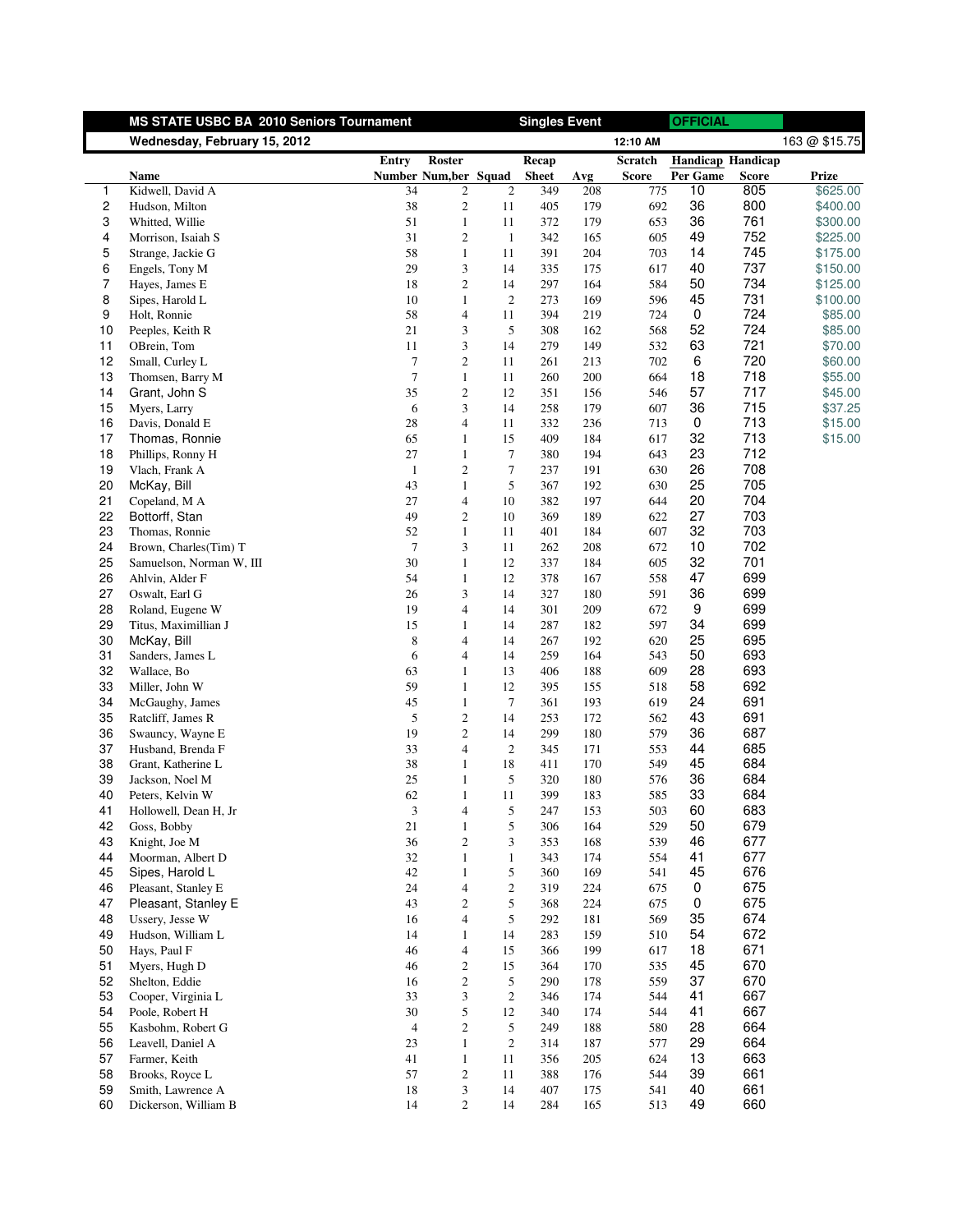| 61  | Siegrist, Mary C       | 30                          | 3                           | 12             | 339 | 145     | 458 | 67             | 659 |
|-----|------------------------|-----------------------------|-----------------------------|----------------|-----|---------|-----|----------------|-----|
| 62  | Tramel, Bettye J       | $\mathbf{2}$                | $\mathbf{1}$                | 5              | 240 | 145     | 458 | 67             | 659 |
| 63  | Loner, Albert W        | 50                          | $\mathbf{1}$                | 10             | 370 | 163     | 505 | 51             | 658 |
| 64  | McKay, Winnie F        | 8                           | $\mathbf{1}$                | 14             | 264 | 145     | 457 | 67             | 658 |
|     |                        |                             |                             |                |     |         |     |                |     |
| 65  | Martin, Stanley        | 28                          | 3                           | 11             | 331 | 213     | 639 | 6              | 657 |
| 66  | Mendiola, Jesse        | 52                          | $\sqrt{2}$                  | 11             | 402 | 183     | 558 | 33             | 657 |
| 67  | Perkins, George        | 6                           | $\mathbf{2}$                | 14             | 257 | 145     | 456 | 67             | 657 |
| 68  | Gilmore, Kenny L       | 29                          | $\mathbf{1}$                | 17             | 333 | 166     | 512 | 48             | 656 |
| 69  | Grimes, James(Lanny) L | 58                          | $\sqrt{2}$                  | 11             | 392 | 212     | 632 | $\overline{7}$ | 653 |
| 70  | Sipes, Harold L        | 26                          | $\mathbf{1}$                | 14             | 325 | 169     | 518 | 45             | 653 |
| 71  | White, Jimmy           | $\mathbf{2}$                | 6                           | 5              | 242 | 181     | 547 | 35             | 652 |
| 72  | Mcclinton, Leslie      | 51                          | 3                           | 11             | 374 | 165     | 503 | 49             | 650 |
| 73  | Purnell, Jimmy L       | 35                          | $\mathbf{1}$                | 13             | 350 | 146     | 451 | 66             | 649 |
| 74  | Carpenter, Jack H      | 21                          | $\overline{\mathbf{c}}$     | 5              | 307 | 163     | 495 | 51             | 648 |
| 75  | Kidwell, Kelly L       | 34                          | $\mathbf{1}$                | $\overline{c}$ | 348 | 172     | 519 | 43             | 648 |
| 76  |                        | 5                           | 3                           |                | 254 | 156     |     | 57             | 646 |
|     | Bell, William H        |                             |                             | 14             |     |         | 475 |                |     |
| 77  | McCarra, Cletis A      | 61                          | $\mathbf{1}$                | 11             | 397 | 170     | 511 | 45             | 646 |
| 78  | McGhee, Silas          | 11                          | $\overline{c}$              | 14             | 278 | 174     | 522 | 41             | 645 |
| 79  | Blythe, William H      | 31                          | $\mathbf{1}$                | $\mathbf{1}$   | 341 | 168     | 506 | 46             | 644 |
| 80  | Hawkins, S. B          | 20                          | $\mathbf{1}$                | 14             | 302 | 184     | 548 | 32             | 644 |
| 81  | Theisen, Walter J, Sr  | 14                          | $\overline{4}$              | 14             | 286 | 176     | 525 | 39             | 642 |
| 82  | Frazier, Curtis L      | 18                          | $\mathbf{1}$                | 14             | 408 | 166     | 497 | 48             | 641 |
| 83  | Andrews, Jim D         | 55                          | 2                           | 10             | 384 | 173     | 514 | 42             | 640 |
| 84  | Land, Thad L           | 41                          | $\overline{4}$              | 11             | 359 | 225     | 640 | 0              | 640 |
| 85  | Nicholson, Debra L     | 3                           | $\boldsymbol{2}$            | 5              | 245 | 145     | 438 | 67             | 639 |
| 86  | Williams, Donald L     | 11                          | $\overline{\mathcal{L}}$    | 14             | 280 | 170     | 501 | 45             | 636 |
| 87  | Harris, James O        | 19                          | 3                           | 14             | 300 | 204     | 591 | 14             | 633 |
|     |                        |                             |                             |                |     |         |     |                |     |
| 88  | Parent, Kenneth A, Jr  | 15                          | $\boldsymbol{2}$            | 14             | 288 | 183     | 534 | 33             | 633 |
| 89  | Nassour, John A        | 23                          | $\boldsymbol{2}$            | $\overline{c}$ | 315 | 184     | 536 | 32             | 632 |
| 90  | Ruffin, Maryon         | 51                          | $\overline{4}$              | 11             | 375 | 170     | 497 | 45             | 632 |
| 91  | Warnock, Harold K      | 53                          | $\boldsymbol{2}$            | 17             | 377 | 178     | 520 | 37             | 631 |
| 92  | Bratcher, Veron P      | 50                          | $\boldsymbol{2}$            | 10             | 371 | 145     | 429 | 67             | 630 |
| 93  | Johnson, Howard        | 28                          | $\boldsymbol{2}$            | 11             | 330 | 195     | 564 | 22             | 630 |
| 94  | Otts, John R           | 12                          | $\mathbf{1}$                | 11             | 281 | 171     | 498 | 44             | 630 |
| 95  | Bigelow, James N       | 5                           | $\overline{4}$              | 14             | 255 | 194     | 560 | 23             | 629 |
| 96  | Rivers, Ken            | 26                          | $\overline{4}$              | 14             | 328 | 177     | 515 | 38             | 629 |
| 97  | Rogers, Linda B        | 5                           | $\mathbf{1}$                | 14             | 252 | 168     | 491 | 46             | 629 |
| 98  | Powers, Steven D       | 11                          | $\mathbf{1}$                | 14             | 277 | 168     | 489 | 46             | 627 |
| 99  | Thrasher, James W      | 57                          | $\overline{\mathcal{L}}$    | 11             | 390 | 189     | 546 | 27             | 627 |
| 100 |                        | 21                          |                             |                |     | 164     |     | 50             | 627 |
|     | Townsend, Marlon       |                             | $\overline{\mathcal{L}}$    | 5              | 309 |         | 477 |                |     |
| 101 | Anderson, James K      | 17                          | $\mathbf{1}$                | $\overline{c}$ | 293 | 182     | 523 | 34             | 625 |
| 102 | Philamlee, Jim W       | 17                          | $\overline{4}$              | $\overline{c}$ | 296 | 198     | 568 | 19             | 625 |
| 103 | Rickles, Lisa J        | 30                          | $\boldsymbol{2}$            | 12             | 338 | 166     | 481 | 48             | 625 |
| 104 | Washington, George L   | 26                          | $\boldsymbol{2}$            | 14             | 326 | 161     | 465 | 53             | 624 |
| 105 | Williams, John E       | 22                          | $\mathbf{1}$                | $\overline{c}$ | 310 | 204     | 582 | 14             | 624 |
| 106 | Watts, Carl            | 41                          | 3                           | 11             | 358 | 225     | 623 | 0              | 623 |
| 107 | Johnston, Richard A    | 17                          | 3                           | $\mathbf{2}$   | 295 | $202\,$ | 573 | 16             | 621 |
| 108 | Washington, L. Karl    | 20                          | $\overline{4}$              | 14             | 305 | 194     | 552 | 23             | 621 |
| 109 | Wilbanks, Thomas E     | $\tau$                      | $\overline{4}$              | 11             | 263 | 203     | 576 | 15             | 621 |
| 110 | Johnston, Robert A     | 17                          | $\sqrt{2}$                  | $\mathbf{2}$   | 294 | 183     | 519 | 33             | 618 |
| 111 | McKay, Buddy           | 8                           | $\mathbf{2}$                | 14             | 265 | 148     | 426 | 64             | 618 |
| 112 | Myers, Deborah Y       | 46                          |                             |                |     |         | 479 | 45             | 614 |
|     |                        |                             | $\mathbf{1}$                | 15             | 363 | 169     |     |                |     |
| 113 | Nelson, Bob E          | 16                          | $\mathbf{1}$                | 5              | 289 | 172     | 485 | 43             | 614 |
| 114 | Starr, Garry D         | 29                          | $\overline{4}$              | 17             | 336 | 188     | 529 | 28             | 613 |
| 115 | Thorp, Jim V           | 10                          | $\overline{4}$              | $\sqrt{5}$     | 276 | 204     | 570 | 14             | 612 |
| 116 | Bullock, Lloyd A       | 12                          | $\mathbf{2}$                | 11             | 282 | 164     | 461 | 50             | 611 |
| 117 | Hollowell, Harold D    | $\ensuremath{\mathfrak{Z}}$ | $\mathbf{1}$                | 5              | 244 | 153     | 431 | 60             | 611 |
| 118 | Yeager, David W        | 4                           | $\overline{4}$              | 5              | 251 | 195     | 544 | 22             | 610 |
| 119 | Magruder, John F       | 25                          | $\ensuremath{\mathfrak{Z}}$ | 5              | 322 | 185     | 515 | 31             | 608 |
| 120 | Puckett, Bobby, Jr     | 24                          | $\ensuremath{\mathfrak{Z}}$ | $\overline{c}$ | 318 | 213     | 587 | 6              | 605 |
| 121 | Smith, Gregory L       | $\overline{4}$              | 3                           | 5              | 250 | 167     | 464 | 47             | 605 |
| 122 | Galey, Pete            | 6                           | $\mathbf{1}$                | 14             | 256 | 151     | 418 | 62             | 604 |
| 123 |                        | 27                          | $\ensuremath{\mathfrak{Z}}$ | $\tau$         | 381 |         |     | 51             | 604 |
|     | Roberson, Robert D     |                             |                             |                |     | 163     | 451 |                |     |
| 124 | Peeples, Martha A      | $\mathbf{2}$                | 5                           | 5              | 243 | 145     | 402 | 67             | 603 |